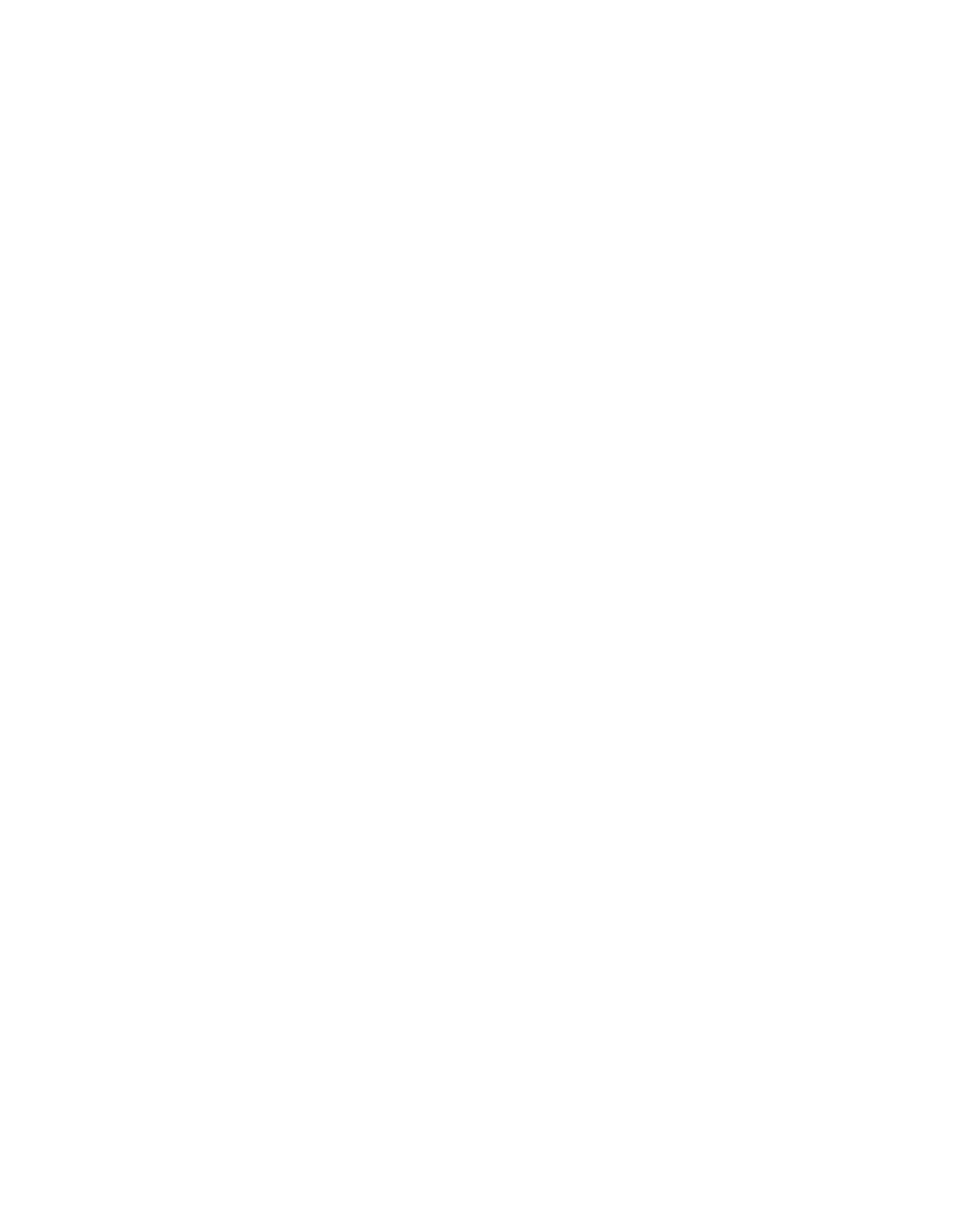# **1. Soils**

The best soils for growing vegetables have well-drained, deep mineral topsoil with a relatively high organic matter (> 2%) content. Soil pH has been fine-tuned through adjustments with lime as needed and fertility levels (N-P-K) have been improved as needed. Sandy loam or loamy sand soil textures are generally best suited for growing early market crops since they are easier to work with machinery and by farm employees during periods of high moisture. Loam and silt loam soils are generally better suited for growing crops for later fresh market use or for processing. Deep, well-drained muck soils are ideally suited for growing leafy vegetables, bulb, and root crops. The better suited the crop is to your soil, the greater chance of producing a successful crop. If you plant crops that require welldrained soils on poorly drained soils, your chances of failure are high regardless of your growing skills.

Typical BMPs (Best Management Practices) include a good soil management program, proper liming and fertilization, good tillage practices, crop rotation, annual additions of organic matter, and adequate irrigation. Using winter cover crops and periodically resting the land with the use of summer cover crops or rotations with grain, oilseed, or fiber crops between vegetable plantings are essential to maintain good soil structure, to retain topsoil, and promote system diversity for other production problems (*i.e.*, disease). Note: BMPs are similar to Good Agricultural Practices (GAPs) and share many elements. BMPs are aimed at consistently high crop yields and quality, whereas GAPs are focused on avoidance of food safety problems (see section A 13. Food Safety Concerns).

### **Soil Tests**

The best way to determine the lime, phosphorus, potassium, calcium, and magnesium needs of your soil is to have it tested. Soil testing should be performed for every field every 1 to 3 years. You can obtain soil sample kits or containers and instructions through your local Extension Office or a private lab.

If you do not know the present fertility level of the soil in a field, your application rates of lime and fertilizer materials are likely to be inaccurate. Application rates of lime and fertilizer materials should consider the current soil fertility level, past cropping and soil management practices, and the crop you will grow. Taking a scientific approach minimizes the potential for plant damage, reduces water pollution potential, and can save money.

Lime and fertilizer recommendations from soil testing laboratories are based on soil test results, the crop to be grown, past cropping, past liming, and fertilization practices. This is information you supply on the soil sample questionnaire when submitting the sample. For this reason, it is very important to supply accurate information about the history and future use of the field along with the soil sample.

If you have a special problem related to soil drainage, tillage, or past history, inform laboratory personnel or your Extension Agent/Educator when you pick up the soil sampling kit or container, so they can advise you if any special tests are needed. They will also be aware of the cost of the various soil testing services performed by the soil testing laboratory.

# **2. Liming Soils**

Most soils in the mid-Atlantic region are naturally acidic or become acidic under crop production systems and with rainfall. If soils become too acidic (generally pH less than 6.0), crop performance is hindered by many factors, including reduced availability of plant nutrients. A regular liming program is required to neutralize soil acidity and to supply crops with calcium and magnesium. The first step in a liming program is knowing the optimum or target soil pH value of the crop to be grown. Many crops will grow over a wide range of soil pH, but most vegetable crops perform best when soils are in the 6.0 to 6.8 pH range. Plan rotations such that all crops grown on a given field have similar pH and nutrient requirements. The target pH values and the low pH limits suitable for vegetable crop production are listed in Table B-1.

Soil pH alone cannot be used to determine the amount of liming material needed to adjust soil pH. Soil test results provide all the data needed (*i.e.*, soil texture, total acidity, calcium and magnesium levels) to determine the lime requirement and type of lime to use. Many state and private labs use buffer solutions to extract active and reserve acidity for pH determination. Buffer solutions reduce interference that commonly occurs when substantial amounts of soluble salts are in the soil solution. When using buffer pH, calibrated charts along with the buffer pH for that particular test can solely be used for lime requirement determination.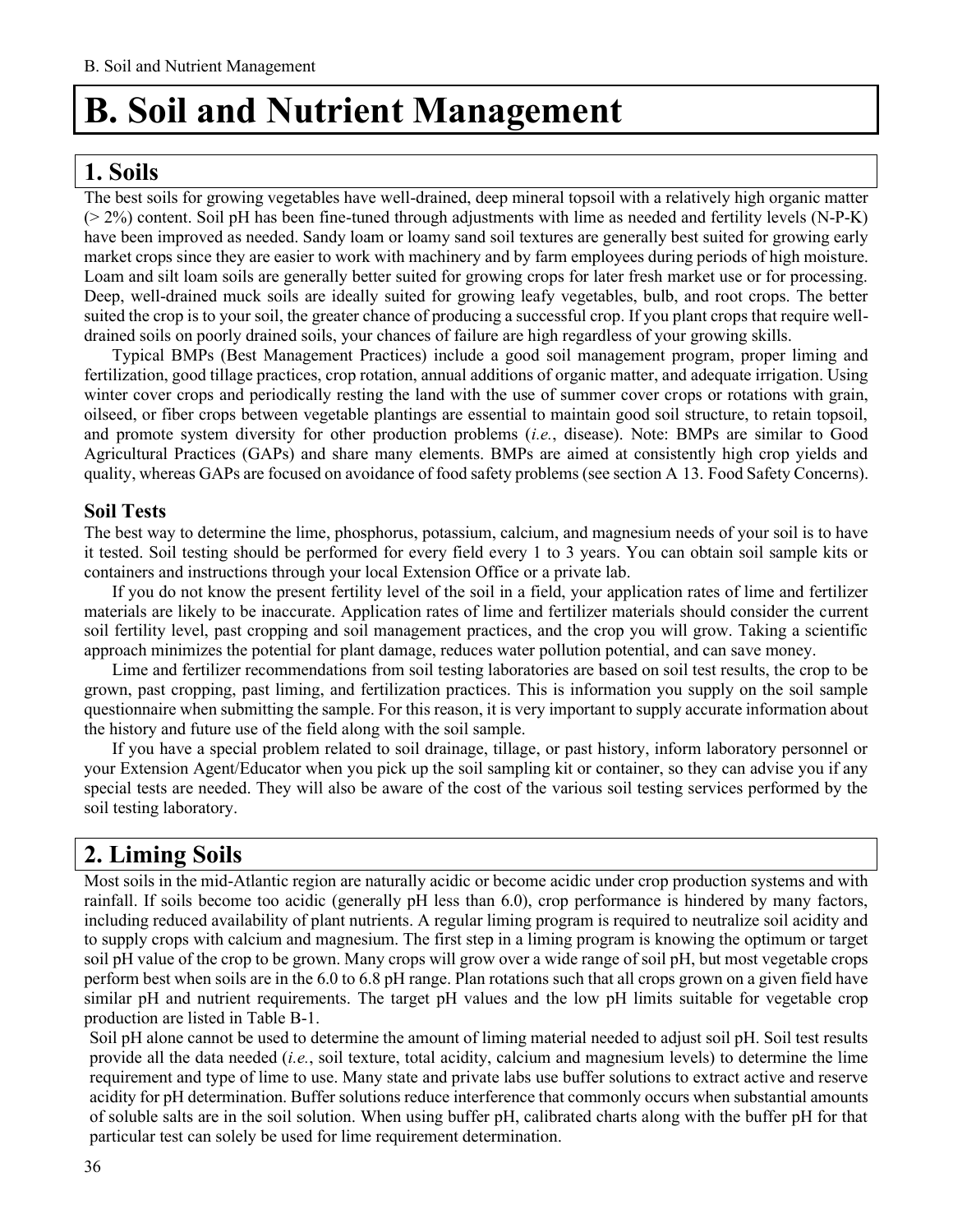| Crop                    | Target<br>рH | Apply lime when<br>pH falls below | Crop                               | Target<br>pН | <b>Apply lim</b><br>pH falls b |
|-------------------------|--------------|-----------------------------------|------------------------------------|--------------|--------------------------------|
| Asparagus               | 6.8          | 6.2                               | Okra                               | 6.5          | 6.0                            |
| Beans - lima, snap      | 6.2          | 6.0                               | Onions - green, bulb, scallions    | 6.5          | 6.0                            |
| <b>Beets</b>            | 6.5          | 6.2                               | Parsley                            | 6.5          | 6.0                            |
| Broccoli                | 6.5          | 6.2                               | Parsnips                           | 6.5          | 6.0                            |
| Brussels sprouts        | 6.5          | 6.2                               | Peas                               | 6.5          | 6.0                            |
| Cabbage                 | 6.5          | 6.2                               | Peppers                            | 6.5          | 6.0                            |
| Carrot                  | 6.0          | 5.5                               | Potatoes, sweet                    | 6.2          | 5.5                            |
| Cauliflower             | 6.5          | 6.2                               | Potatoes - white, scab susceptible | 5.2          | 5.0                            |
| Collards                | 6.5          | 6.2                               | Potatoes - white, scab resistant   | 6.2          | 5.5                            |
| Cantaloupes             | 6.5          | 6.0                               | Pumpkins                           | 6.5          | 6.0                            |
| Celery                  | 6.5          | 6.0                               | Radish                             | 6.5          | 6.2                            |
| Cucumber                | 6.5          | 6.0                               | Rhubarb                            | 6.5          | 5.5                            |
| Eggplant                | 6.5          | 6.0                               | Rutabaga                           | 6.5          | 6.2                            |
| Endive - escarole       | 6.5          | 6.0                               | Spinach                            | 6.5          | 6.0                            |
| Horseradish             | 6.5          | 5.5                               | Squash - winter, summer            | 6.5          | 6.0                            |
| Kale                    | 6.5          | 6.2                               | Sweet corn                         | 6.5          | 6.0                            |
| Kohlrabi                | 6.5          | 6.2                               | <b>Strawberries</b>                | 6.2          | 5.8                            |
| Leeks                   | 6.5          | 6.0                               | Tomatoes                           | 6.5          | 6.0                            |
| Lettuce - leaf, iceberg | 6.5          | 6.0                               | Turnips                            | 6.5          | 6.0                            |
| Mixed vegetables        | 6.5          | 6.0                               | Watermelon                         | 6.2          | 5.5                            |
| Muskmelons              | 6.5          | 6.0                               |                                    |              |                                |

**Table B-1. Target Soil pH Values for Vegetable Crops**

| Crop                               | Target | Apply lime when |
|------------------------------------|--------|-----------------|
|                                    | рH     | pH falls below  |
| Okra                               | 6.5    | 6.0             |
| Onions - green, bulb, scallions    | 6.5    | 6.0             |
| Parsley                            | 6.5    | 6.0             |
| Parsnips                           | 6.5    | 6.0             |
| Peas                               | 6.5    | 6.0             |
| Peppers                            | 6.5    | 6.0             |
| Potatoes, sweet                    | 6.2    | 5.5             |
| Potatoes - white, scab susceptible | 5.2    | 5.0             |
| Potatoes - white, scab resistant   | 6.2    | 5.5             |
| Pumpkins                           | 6.5    | 6.0             |
| Radish                             | 6.5    | 6.2             |
| Rhubarb                            | 6.5    | 5.5             |
| Rutabaga                           | 6.5    | 6.2             |
| Spinach                            | 6.5    | 6.0             |
| Squash - winter, summer            | 6.5    | 6.0             |
| Sweet corn                         | 6.5    | 6.0             |
| <b>Strawberries</b>                | 6.2    | 5.8             |
| Tomatoes                           | 6.5    | 6.0             |
| Turnips                            | 6.5    | 6.0             |
| Watermelon                         | 6.2    | 5.5             |
|                                    |        |                 |

# **Lime Requirement**

Most soil testing laboratories provide recommendations for increasing soil pH with lime. These recommendations take into account that the lime requirement of a soil depends on total acidity that must be neutralized to raise the pH to the desired level. It is important to understand that a water-soil pH measurement only indicates the concentration of active acidity in soil solution. Total acidity represents the active acidity in solution plus exchangeable acid cations bound to clay and organic matter (reserve acidity). For the purpose of lime recommendations using soil-water pH, total acidity is estimated from soil texture plus soil pH or it is measured directly by titration (which is referred to as buffer pH or lime requirement index). Buffer pH or lime requirement index measurements that appear on soil test reports are used to determine lime requirements and should not be confused with soil-water pH. The interpretation of buffer pH is specific to the buffer method employed by the laboratory and the properties of the soils in the region.

Lime requirement is also commonly determined by soil pH measurement and soil texture classification. Soil texture (*e.g*., loamy sand) may be considered a fixed soil property because it is not readily changed. Portable pH meters or colorimetric paper strip kits (less expensive but also less precise) may be helpful for planning your liming program. Once soil texture and pH are known, the lime requirement can be determined by referring to the appropriate table for the crop to be grown. Consult Table B-2 for lime requirements for crops with a target soil pH of 6.3 to 6.5 (the majority of crops), for crops with a target soil pH not exceeding 6.2 (*e.g.*, snap beans grown on sandy Coastal Plain soils), and crops with a target soil pH of 5.2 (*e.g*., scab susceptible potatoes). Note: On soils with high organic content ( $> 6\%$ ) many crops with a desired soil pH of 6.5 can tolerate a lower soil pH (typically pH 5.6) than on mineral soils.

Typical soil test results will include pH and relative availability of magnesium (Mg) and calcium (Ca) to help determine what lime type should best be used. While most vegetables grow best in soils that are slightly acid (pH 6.0-6.8), some (*e.g*., sweet potato and some white potato varieties) are best grown at soil pH of 5.2. Soil test reports will usually report Mg and Ca levels as "above optimum" or "exceeds crop needs", "optimum", and "below optimum" or "deficient", and may further specify "low/high" and "very low/very high". These qualifications indicate relative need to remediate the soil by adding or withholding supplements of the indicated nutrient and by recommending a specific lime (*i.e.*, dolomitic lime for more Mg and calcitic lime for more Ca). Note: Excessively high soil pH increases the possibility of nutrient deficiency in sensitive crops (*i.e.*, Mn, P, etc.).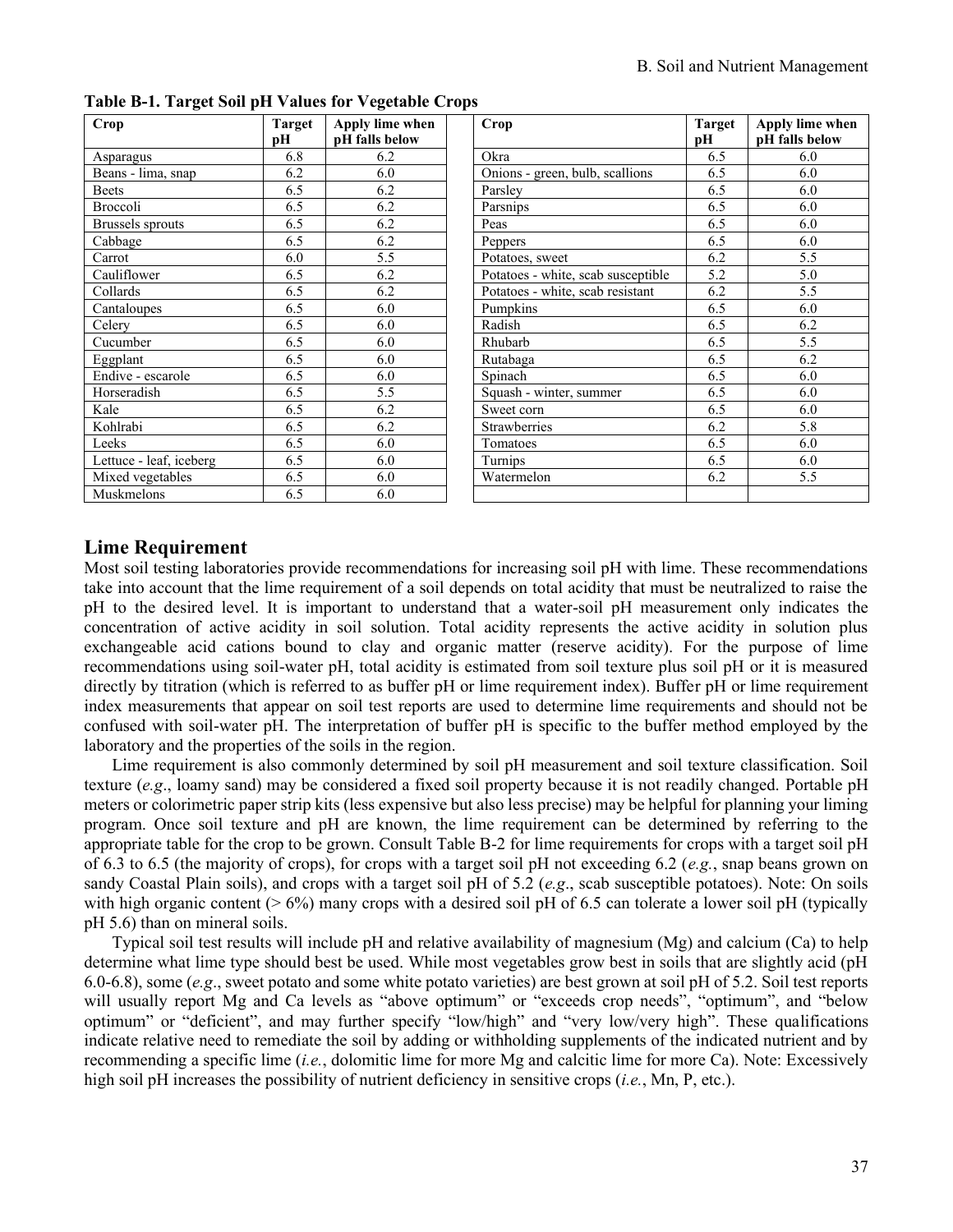#### **Calcium Carbonate Equivalent**

Calcium carbonate is a popular form of liming material. Soil test recommendations for liming should be given in pounds of calcium carbonate equivalent per acre (lb CCE/A). Pure calcium carbonate (CaCO<sub>3</sub>) has a CCE of 100% and is the standard against which all liming materials are measured. Since the CCE of liming materials may vary from 40 to 179%, the amount of liming material needed to supply a given quantity of CCE will vary considerably. By law, the CCE of a liming material must be stated on the product label. To determine the application rate of liming material in CCE, refer to Table B-3 or use the following calculation:

**Actual amount of liming material required =** Soil test CCE recommendation ÷ % CCE of liming material x 100 **Example:** A soil test recommends applying 2,000 lb CCE/A and the liming material purchased has 80% CCE. Actual amount of liming material required per acre =  $2,000 \div 80 \times 100 = 2,500$  lb/A

Table B-3 may be used instead of the formula to convert soil test recommendations for lb CCE/A to lb of the actual liming materials to be applied. Find your soil test limestone recommendation in the left-hand column, then read across the table on the line until you come to the column headed by the percent CCE nearest to that of your liming material. Application rates may be rounded off to the nearest 500 lb/A practical for spreading equipment. Although liming recommendations should now be given in lb CCE/A, recommendations that are given as total oxides can be converted to CCE by multiplying by 1.79.

**Example**: If the recommendation calls for 2,000 lb/A of total oxides, the recommendation for lb CCE/A is: 2,000 x  $1.79 = 3,580$  lb CCE/A.

#### **Selection of Liming Material**

Liming materials neutralize soil acidity, supply calcium (Ca) and supply or increase available magnesium (Mg). Selection of the appropriate liming material based on its Ca and Mg concentrations is a key to furnishing crops and soils with sufficient amounts of these nutrients. The goal of a liming program is to establish the desired soil pH and to maintain the soil fertility levels for Mg and Ca in the *optimum* range.

Fine-sized liming materials are recommended when rapid neutralization of soil acidity is desired. Medium and coarse-sized liming materials are best suited for maintenance of soil pH once the desired soil pH range has been attained using fine-sized liming material. When soil pH is low, soil test levels of Ca and Mg may be *below optimum*  or *deficient*. It is important to choose a liming material that contains a significant concentration of Mg; these liming materials are commonly referred to as dolomitic type or dolomite. If the soil Mg level is expressed as *below optimum-very low* or *-low*, use a liming material that has a minimum concentration of 9% Mg. If the soil Mg level is *below optimum -medium*, use a dolomitic liming material that has 3.6 to 9% Mg. If the soil Mg level is *optimum* or *above optimum* or *exceeds* crop needs, use a calcitic or calcite liming material that has less than 3.6% Mg.

Occasionally soils test *below optimum* or *deficient* in Mg or Ca, but do not need lime for pH adjustment. For soils needing Mg, apply Epsom salt (9.9% Mg) or sulfate of potash magnesia (21.8% Mg). If soil pH is appropriate for the crop, but the soil test Mg level is expressed as *below optimum-very low*, apply 30 lb/A of Mg from a Mg fertilizer. If Mg is *below optimum*-*low*, apply 15 lb/A of Mg. If soil pH is satisfactory for the crop, but the Ca level is *below optimum--very low*, apply 350 lb/A of Ca (=1500 lb/A of gypsum). If the pH is satisfactory, but Ca is *below optimum--low*, apply 175 lb/A of Ca (=750 lb/A of gypsum).

#### **Timing of Application**

Lime is slow to react in soil. It may take several months after application for soil pH to reach desired levels. Thus, it is important to plan ahead and apply lime several months in advance of planting. Lime can be applied at any time of the year. Apply lime well in advance of planting crops that are sensitive to soil acidity. Fall applications have the advantage of allowing the lime to react in the soil prior to the start of the next growing season.

Careful attention to liming prior to planting perennial crops, such as asparagus, or laying polyethylene mulch is important. Once the plastic mulch is installed or the crop is established, it is virtually impossible to correct a soil pH problem using surface applications of lime. Lime should be applied at least six months to a year in advance of planting perennial crops to ensure that the target pH has been achieved.

Soils naturally become more acidic over time. The frequency of prescribed lime application varies with soil characteristics, cropping system, and fertilizer practice. Heavy use of ammonium and urea N fertilizers accelerates soil acidification. Test your soil pH every 1 to 3 years. Relime soils before pH drops below the desired range to avoid development of excess acidity.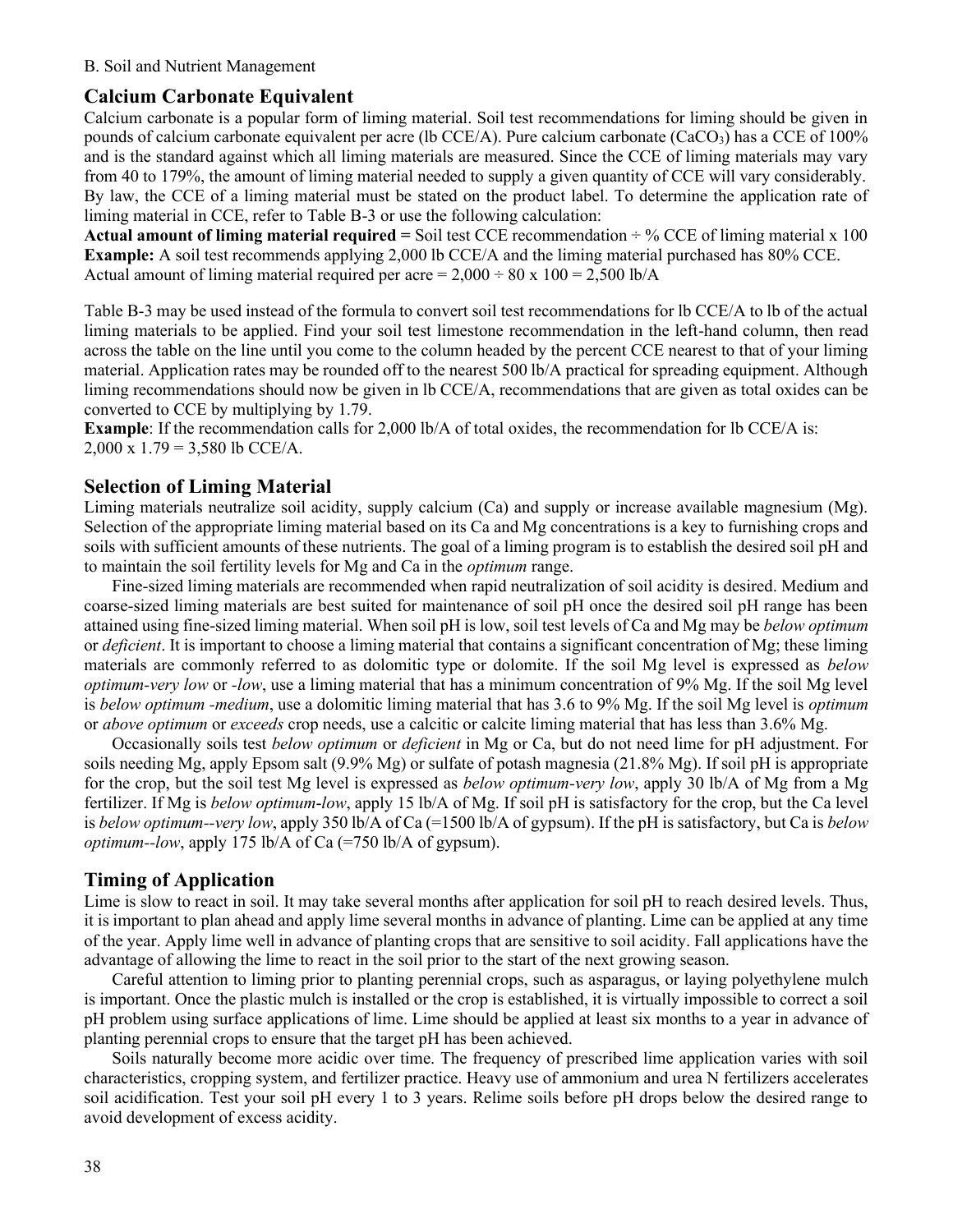# **Lime Placement**

Lime applications are most effective at neutralizing acidity when they are spread uniformly and thoroughly mixed with the soil by plowing, disking, and harrowing. When applying large amounts of lime, it is best to use split applications. Apply half the lime and plow it under. Next, apply the other half to the plowed surface and disk it into the soil as deeply as possible up to 24 inches.

Whenever conventional tillage is not practiced (*e.g*., perennial crops, conservation tillage systems), surface applications are recommended but pH will change much slower than for conventionally tilled soils. Monitor soil pH change and the need for lime to avoid higher lime requirements. Surface lime application rates should not exceed 3,000 lb CCE/A.

For crops using plastic or organic mulches, lime should be applied and incorporated prior to bedding rows. It is ineffective and not recommended to apply lime after plastic mulch has been laid.

# **Special Considerations**

#### **Potato scab**

Potato scab is caused by the soil-inhabiting fungus *Streptomyces scabies*. The disease is suppressed in acid soils (pH <5.2), so increasing soil pH with lime favors development of scab. When lime is needed, it is best to apply the lime after potato harvest and before other crops are grown in rotation. The optimum soil pH for growing scab susceptible potato varieties is about 5.0 to 5.2. Scab resistant potato varieties may be grown at pH 5.5 to 6.2.

Cabbage, broccoli, and leafy greens are subject to infection by the clubroot fungus *Plasmodiophora brassicae*. If clubroot has been a problem in the past, cole crops should be grown at pH 6.5 to 7.0. The disease is also suppressed at pH 7.2 to 7.4 but crop production and/or quality may be decreased at the higher pH range.

#### **Spinach**

Spinach requires an initial pH of 6.5 to 6.7 for good growth and leaf quality. Soil Ca levels should be medium or optimum and in balance with Mg. Plan ahead and adjust pH, Ca, and Mg the season before planting spinach.

### **Lime and Fertilizer**

Lime and fertilizer work together to produce high yields and better crops. Lime is not a substitute for fertilizer, and fertilizer is not a substitute for lime. Proper use of the two together creates optimal nutrient availability for vegetables. The rate and frequency of their use depends on the crop to be grown, type of soil, soil acidity, and past use of fertilizer materials. The availability of nutrients is adversely affected by pH less than 5.0 or greater than 7.0.

| For Crops with a Target Soil pH of 6.5 |                                        |                   |              |                  |                  |  |  |
|----------------------------------------|----------------------------------------|-------------------|--------------|------------------|------------------|--|--|
|                                        | <b>Soil Texture and Fertility</b>      |                   |              |                  |                  |  |  |
| <b>Initial Soil pH</b>                 | <b>Loamy Sand</b>                      | <b>Sandy Loam</b> | Loam         | <b>Silt Loam</b> | <b>Clay Loam</b> |  |  |
| $4.1 - 4.4$                            | 4,500                                  | 5,400             | 9.800        | 11,600           | 23,300           |  |  |
| $4.5 - 4.8$                            | 3,600                                  | 4,500             | 8,100        | 9.800            | 18,800           |  |  |
| $4.9 - 5.2$                            | 2,700                                  | 3,600             | 6,300        | 8,100            | 15,200           |  |  |
| $5.3 - 5.6$                            | 1,800                                  | 2,700             | 4,500        | 6,300            | 12,500           |  |  |
| $5.7 - 6.0$                            | 900                                    | 1,800             | 3,600        | 4,500            | 8,100            |  |  |
| $6.1 - 6.4$                            | 500                                    | 900               | 1,800        | 3,600            | 5,400            |  |  |
| Above 6.5                              | 0                                      | $\Omega$          | $\theta$     | $\theta$         | $\theta$         |  |  |
|                                        | For Crops with a Target Soil pH of 6.2 |                   |              |                  |                  |  |  |
|                                        | <b>Soil Texture and Fertility</b>      |                   |              |                  |                  |  |  |
| <b>Initial Soil pH</b>                 | <b>Loamy Sandy</b>                     | <b>Sandy Loam</b> | Loam         | <b>Silt Loam</b> | <b>Clay Loam</b> |  |  |
| $4.1 - 4.4$                            | 4.000                                  | 4,500             | 8,000        | 8,900            | 20,600           |  |  |
| $4.5 - 4.8$                            | 3,100                                  | 3,600             | 6,300        | 7,100            | 16,100           |  |  |
| $4.9 - 5.2$                            | 2,200                                  | 2,700             | 4,500        | 5,400            | 12,500           |  |  |
| $5.3 - 5.6$                            | 1,300                                  | 1,800             | 2,700        | 3,600            | 9,800            |  |  |
| $5.7 - 6.0$                            | 500                                    | 900               | 1,200        | 1,800            | 5,400            |  |  |
| Above 6.5                              | $\overline{0}$                         | $\boldsymbol{0}$  | $\mathbf{0}$ | $\mathbf{0}$     | $\theta$         |  |  |

| Table B-2. Pounds of Calcium Carbonate Equivalent (CCE) Recommended per Acre |  |  |  |  |
|------------------------------------------------------------------------------|--|--|--|--|
|------------------------------------------------------------------------------|--|--|--|--|

*Table B-2. Pounds of Calcium Carbonate Equivalent (CCE) Recommended per Acre - continued next page*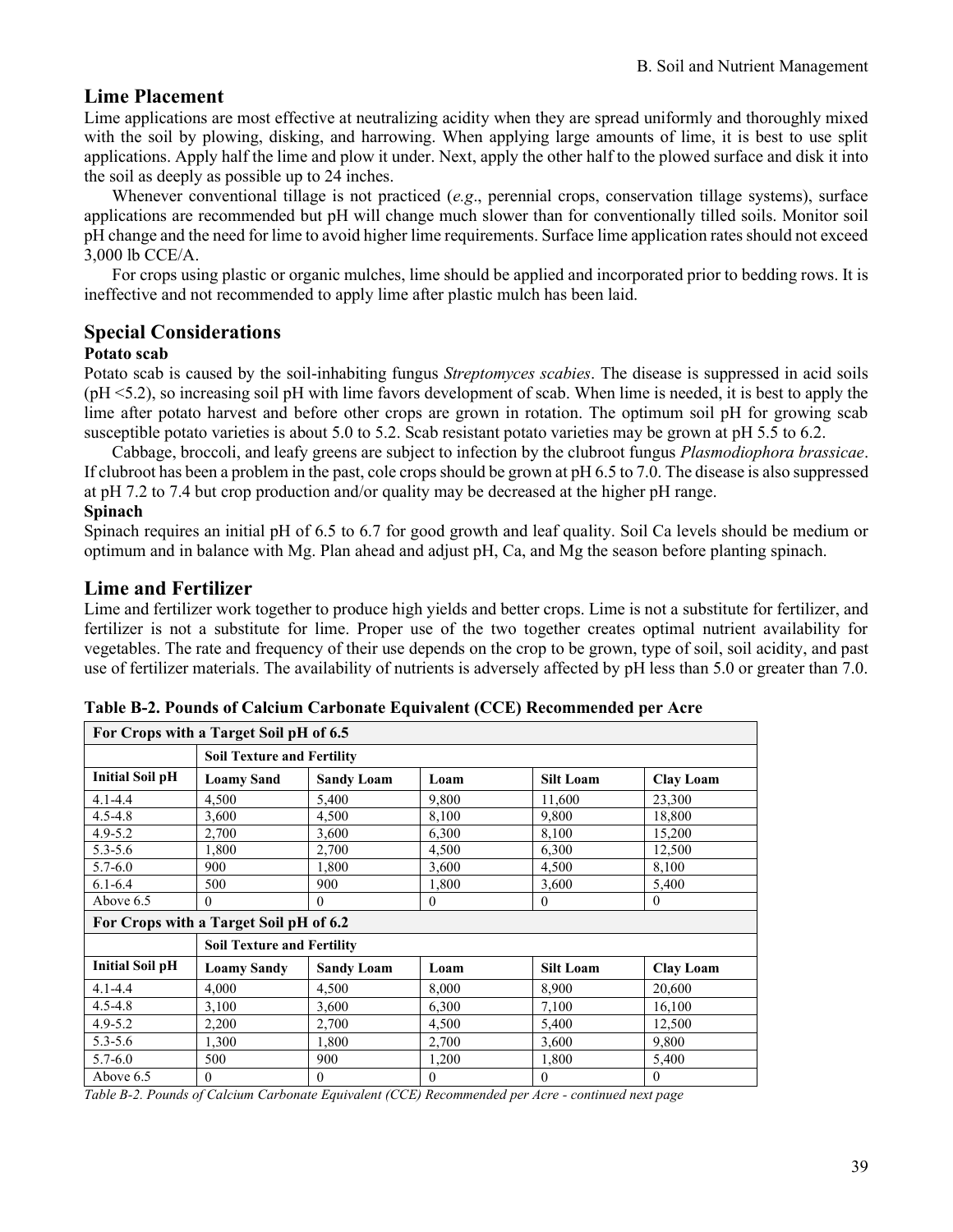| For Potato Varieties with a Target Soil pH of 5.2 |                    |                   |       |                  |  |  |  |  |  |
|---------------------------------------------------|--------------------|-------------------|-------|------------------|--|--|--|--|--|
| <b>Soil Texture and Fertility</b>                 |                    |                   |       |                  |  |  |  |  |  |
| <b>Initial Soil pH</b>                            | <b>Loamy Sandy</b> | <b>Sandy Loam</b> | Loam  | <b>Silt Loam</b> |  |  |  |  |  |
| 4.5                                               | 630                | 990               | 1,350 | 1,790            |  |  |  |  |  |
| 4.6                                               | 540                | 810               | 1,160 | 1,520            |  |  |  |  |  |
| 4.7                                               | 450                | 630               | 940   | 1,250            |  |  |  |  |  |
| 4.8                                               | 360                | 540               | 760   | 990              |  |  |  |  |  |
| 4.9                                               | 270                | 450               | 540   | 760              |  |  |  |  |  |
| 5.0                                               | 180                | 270               | 400   | 490              |  |  |  |  |  |
| 5.1                                               | 90                 | 100               | 180   | 270              |  |  |  |  |  |
| 5.2                                               | 0                  |                   |       | $_{0}$           |  |  |  |  |  |

*Table B-2. Pounds of Calcium Carbonate Equivalent (CCE) Recommended per Acre - continued*

**Table B-3. Conversion of Recommended Calcium Carbonate Equivalent to Recommended Limestone.**  Find your soil test limestone recommendation in the left-hand column, then read across the table on the line until you come to the column headed by the percent CCE nearest to that of your liming material. Application rates may be rounded off to the nearest 500 lb/A practical for spreading equipment.

| $CCE$ (lb/A)                |        | Percent Calcium Carbonate Equivalent (% CCE) of Liming Material |                                                |        |        |        |        |        |  |  |
|-----------------------------|--------|-----------------------------------------------------------------|------------------------------------------------|--------|--------|--------|--------|--------|--|--|
| Recommended<br>by Soil Test | 70     | 75                                                              | 80                                             | 85     | 90     | 95     | 100    | 105    |  |  |
|                             |        |                                                                 | Actual Limestone Recommendation $(lb/A)^{1,2}$ |        |        |        |        |        |  |  |
| 1,000                       | 1,400  | 1,300                                                           | 1,200                                          | 1,200  | 1,100  | 1,100  | 1,000  | 1,000  |  |  |
| 2,000                       | 2,900  | 2,700                                                           | 2,500                                          | 2,400  | 2,200  | 2,100  | 2,000  | 1,900  |  |  |
| 3,000                       | 4,300  | 4,000                                                           | 3,700                                          | 3,500  | 3,300  | 3,200  | 3,000  | 2,900  |  |  |
| 4,000                       | 5,700  | 5,300                                                           | 5,000                                          | 4,700  | 4,400  | 4,200  | 4,000  | 3,800  |  |  |
| 5,000                       | 7,100  | 6,700                                                           | 6,200                                          | 5,900  | 5,600  | 5,300  | 5,000  | 4,800  |  |  |
| 6,000                       | 8,600  | 8,000                                                           | 7,500                                          | 7,100  | 6,700  | 6,300  | 6,000  | 5,700  |  |  |
| 7,000                       | 10.000 | 9,300                                                           | 8,700                                          | 8,200  | 7,800  | 7,400  | 7,000  | 6,700  |  |  |
| 8,000                       | 11.400 | 10,700                                                          | 10,000                                         | 9,400  | 8,900  | 8,400  | 8,000  | 7,600  |  |  |
| 9,000                       | 12,000 | 12,000                                                          | 11,200                                         | 10,600 | 10,000 | 9,500  | 9,000  | 8,600  |  |  |
| 10,000                      | 14,300 | 13,300                                                          | 12,500                                         | 11,800 | 11,100 | 10,500 | 10,000 | 9,500  |  |  |
| 11,000                      | 15,700 | 14,700                                                          | 13,700                                         | 12,900 | 12,200 | 11,600 | 11,000 | 10,500 |  |  |
| 12,000                      | 17,100 | 16,000                                                          | 15,000                                         | 14,100 | 13,300 | 12,600 | 12,000 | 11,400 |  |  |
| 13,000                      | 18,600 | 17,300                                                          | 16,200                                         | 15,300 | 14,400 | 13,200 | 13,000 | 12,400 |  |  |
| 14,000                      | 20,000 | 18,700                                                          | 17,500                                         | 16,500 | 15,600 | 14,700 | 14,000 | 13,300 |  |  |

<sup>1</sup>The amounts of CCE recommended in the table are for increasing the pH of an **8-inch soil layer** to the desired pH value. Multiply the numbers in the table by 1.25 to adjust a 10-inch plow layer to the desired pH. <sup>2</sup>It is not advisable to apply more than the following lb/A of **CCE as a topdressing:** loamy sand 2,000, sandy loam 3,000, loam 4,000, and silt loam 5,000. If fields are to be plowed and the CCE recommendation exceeds 3,000 lb/A, plow under half the needed amount and apply the other half after plowing and then disk in as deeply as possible.

# **3. Plant Nutrients**

Many factors influence the nutrient requirements for optimum yield and quality of a given vegetable crop. The original source of soil particles, texture, cation exchange capacity, organic matter content, and drainage are important soil properties that influence the rates of nutrients applied to vegetables. In addition, rainfall amounts and distribution, irrigation types and management, and soil and air temperatures during the growing season can affect retention, availability, and uptake of nutrients. Varieties of the same crop often differ significantly in their nutrient requirements. Test soils to determine the kinds and amounts of phosphorus, potassium, calcium, and magnesium required for optimum production. During the growing season, sap and tissue testing should be used, when they have been shown to be effective, to adjust nutrient applications to current growing conditions and the nutrient status of the crop.

Pennsylvania growers will receive soil test results directly from the Agricultural Analytical Services Laboratory, College of Agriculture, The Pennsylvania State University; *[https://agsci.psu.edu/aasl](https://nam02.safelinks.protection.outlook.com/?url=https%3A%2F%2Fagsci.psu.edu%2Faasl&data=04%7C01%7Cmmi.vanvuuren%40rutgers.edu%7Cc766cf355df448762ee208d9b4389243%7Cb92d2b234d35447093ff69aca6632ffe%7C1%7C0%7C637738978693691549%7CUnknown%7CTWFpbGZsb3d8eyJWIjoiMC4wLjAwMDAiLCJQIjoiV2luMzIiLCJBTiI6Ik1haWwiLCJXVCI6Mn0%3D%7C3000&sdata=jdyyfGxCNBDvxTYjthySovy70V%2Fbpy79%2FMXuKbVGR3s%3D&reserved=0)*. **In years when soil tests are not taken, growers in Pennsylvania should use Tables B-4a, as described below. Growers in New Jersey, Virginia, and West Virginia should use Table B-4a, as described below. Growers in Delaware should use Table B-4b. Growers in Maryland should use Table B-4b with adjusted FIV values (see**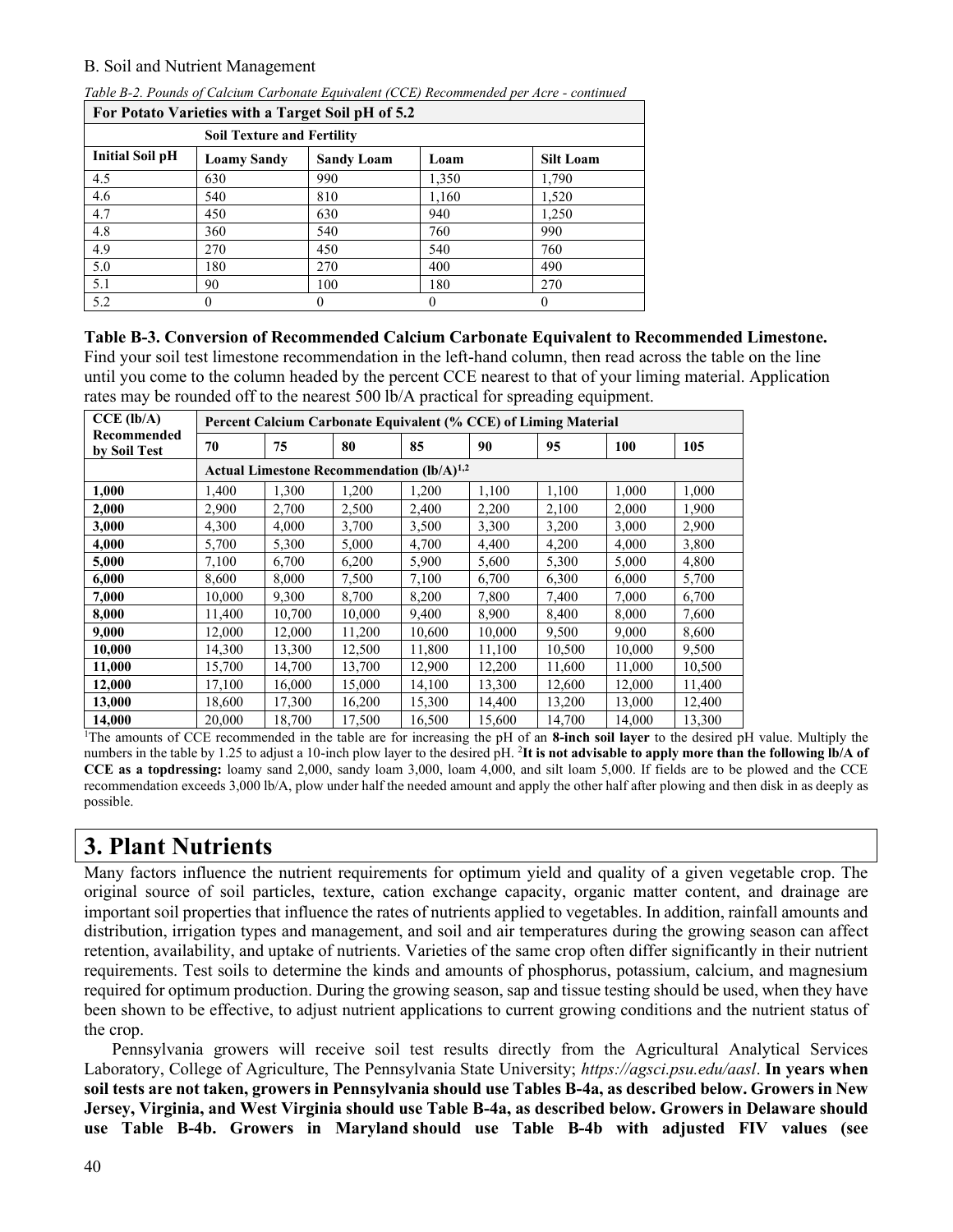#### *[https://extension.umd.edu/sites/default/files/publications/74.%20%28reposting%29%20SFM-](https://extension.umd.edu/sites/default/files/publications/74.%20%28reposting%29%20SFM-4_Soil%20Fertility%20Management_1.pdf)*

*[4\\_Soil%20Fertility%20Management\\_1.pdf](https://extension.umd.edu/sites/default/files/publications/74.%20%28reposting%29%20SFM-4_Soil%20Fertility%20Management_1.pdf)***). See important notes and discussion in the Plant Nutrient Recommendations section below to adjust nutrient rates and timing based on soil type, cation exchange capacity, cropping and manure history, and soil temperatures.**

#### **Soil Test Categories**

The basic soil test categories for management of soil Calcium (Ca), Magnesium (Mg), Phosphorus (P) and Potassium (K) are: "**below optimum**" or "**deficient**", "**optimum**", and "**above optimum**" or "**exceeds crop needs**". For limestone recommendations, these categories indicate the concentrations of Ca and Mg most suitable for use as a liming material. **Soil test categories, along with crop nutrient requirements, are the basis for nutrient recommendations**. For example, when the soil test category for K is *below optimum -low* or *deficient,* the recommendation will indicate how much K to apply. The amount of K recommended however, depends on the crop.

Various crops accumulate different amounts of nutrients. Generally, crops that produce large yields of harvestable material will remove large amounts of nutrients from the soil and will have a higher nutrient recommendation. If the soil fertility category is *below optimum* or *deficient*, the nutrient recommendation for a particular crop is designed to achieve its full crop yield potential and to build the soil fertility level into the *optimum* range over time. If the soil fertility level is already in the *optimum* range, the nutrient recommendation is designed to replace the amount of nutrient removed by the crop to maintain optimum soil fertility. In general, no nutrient application is recommended if the soil test category is *above optimum* or *exceeds crop needs*. This allows "drawdown" of the nutrient level to the *optimum* range. However, certain crops (*e.g*., potatoes and tomatoes) still benefit from low fertilizer applications of root stimulating nutrients (*e.g.*, phosphorus) that should be applied as a "starter" fertilizer. These concepts are illustrated in Figure B-1.

#### **Figure B-1. Nutrient Application Rates Vary in Relation to Soil Test Category**



#### **Soil Test Method and Interpretation**

A common misconception is that a soil fertility test is a direct measurement of the total nutrient content of a soil that is available to the plant. Soil test values have historically been expressed in units of pounds per acre (lb/A), but they have no meaning in terms of actual quantity of nutrients available to crop plants. A soil test only provides an index of soil nutrient availability that is correlated with plant response. This correlation is determined by soil test calibration research and is the foundation for soil test interpretation.

Many different types of soil test extraction methods are in use, but only a few are appropriate for our local soils. The Mehlich-1 and Mehlich-3 soil tests are most appropriate for soil types found in the mid-Atlantic region. Soil test results and interpretations are specific for the soils of a region and for the particular soil test method used. The soil test values for the Mehlich-1 and Mehlich-3 categories (Tables B-4a and B-4b) were established based on research conducted on soils in the mid-Atlantic region. The categories were developed from crop yields that were observed during nutrient response studies conducted over a range of soil test levels.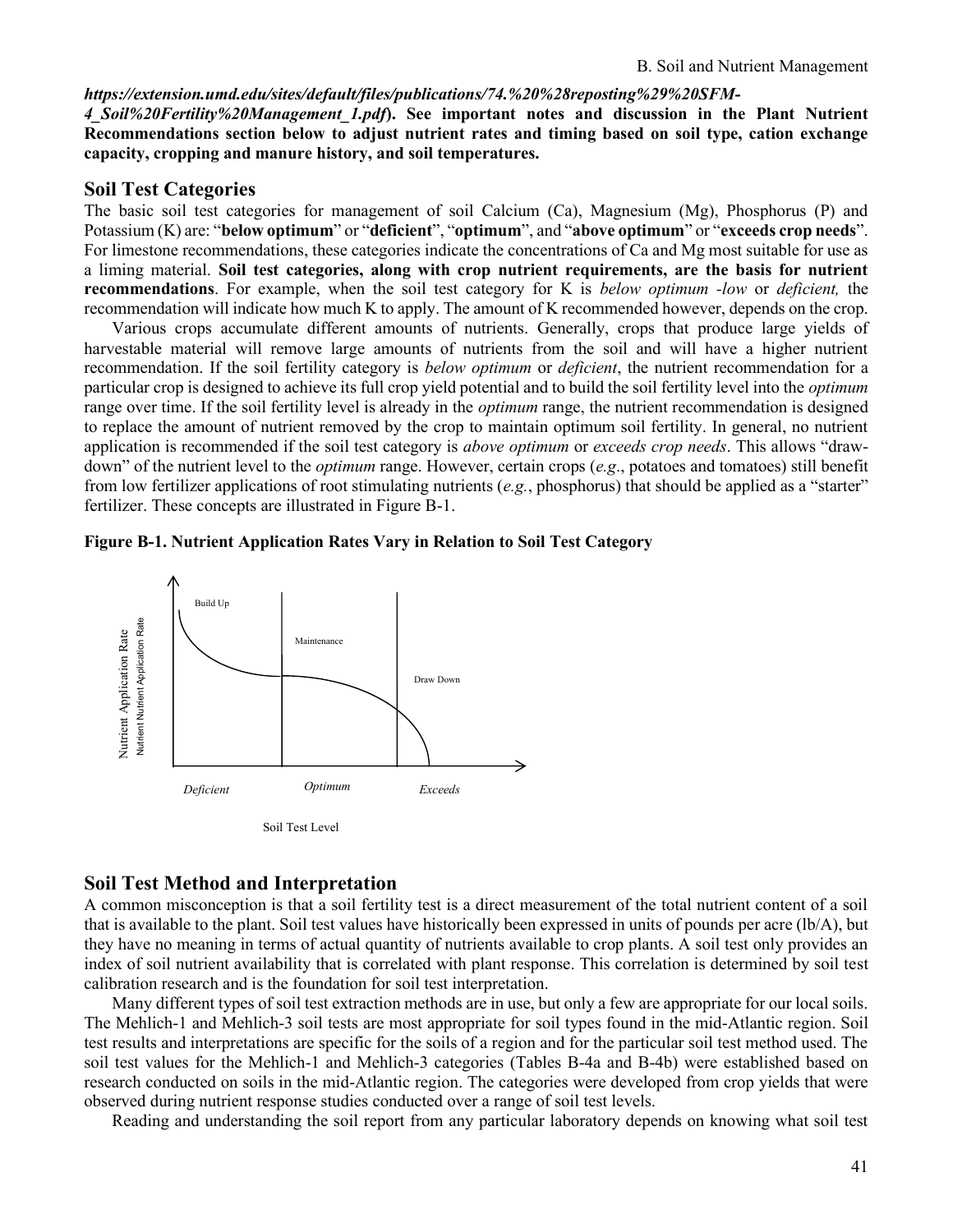method is being used and what units are used to express the soil nutrient levels. If the soil test report does not state the method used, call the laboratory to find out. This information is needed before interpreting the soil test results.

| Table B-4a. Soil Test Categories for Nutrients Extracted by Mehlich 3 and 1 (for growers in Pennsylvania, |  |
|-----------------------------------------------------------------------------------------------------------|--|
| <b>New Jersey, Virginia, and West Virginia)</b>                                                           |  |

| <b>Soil Test Category</b>             | <b>Phosphorus</b>                        | Potassium | Magnesium | Calcium   |
|---------------------------------------|------------------------------------------|-----------|-----------|-----------|
|                                       | (P)                                      | (K)       | (Mg)      | $(Ca)^1$  |
|                                       | Mehlich 3 Soil Test Value $(lb/A)^{2,3}$ |           |           |           |
| Deficient (very low)                  | $0 - 24$                                 | $0 - 40$  | $0-45$    | $0 - 615$ |
| Deficient (low)                       | 25-45                                    | $41 - 81$ | $46 - 83$ | 616-1007  |
| Deficient (medium)                    | $46 - 71$                                | 82-145    | 84-143    | 1008-1400 |
| Optimum (high)                        | 72-137                                   | 146-277   | 144-295   | 1401-1790 |
| <b>Exceeds Crop Needs (very high)</b> | $138+$                                   | $278+$    | $296+$    | $1791+$   |
|                                       | Mehlich 1 Soil Test Value $(lb/A)^2$     |           |           |           |
| <b>Below Optimum (very low)</b>       | $0 - 3$                                  | $0 - 15$  | $0 - 24$  | $0 - 240$ |
| <b>Below Optimum (low)</b>            | $4 - 11$                                 | $16 - 75$ | $25 - 72$ | 241-720   |
| <b>Below Optimum (medium)</b>         | $12 - 35$                                | 76-175    | 73-144    | 721-1440  |
| Optimum (high)                        | $36-110$                                 | 176-310   | 145-216   | 1441-2160 |
| <b>Above Optimum (very high)</b>      | $111+$                                   | 311       | $217+$    | $2161+$   |

<sup>1</sup> Calcium values are for sandy loam soils. Multiply the calcium values in the table above by 0.625 to use for loamy sand soils; by 1.25 for loam soils; by 1.5 for silt loam soils, and by 1.75 for clay loam soils.

<sup>2</sup> Values are reported in elemental forms.

<sup>3</sup> Soil tests that are based on Bray-1 extractable P and neutral, 1N ammonium acetate extractable, K, Ca, and Mg are very similar to the Mehlich-3 extractable concentrations of these nutrients.

#### **Table B-4b. Soil Test Categories for Nutrients Extracted by Mehlich 3 and Mehlich 1, University of Delaware (UD) (for growers in Delaware and Maryland).** Note: growers in Maryland should use adjusted FIV values (see *[https://extension.umd.edu/sites/default/files/publications/74.%20%28reposting%29%20SFM-](https://extension.umd.edu/sites/default/files/publications/74.%20%28reposting%29%20SFM-4_Soil%20Fertility%20Management_1.pdf)*

*[4\\_Soil%20Fertility%20Management\\_1.pdf](https://extension.umd.edu/sites/default/files/publications/74.%20%28reposting%29%20SFM-4_Soil%20Fertility%20Management_1.pdf)*).

| <b>UD</b> Fertility |                           | Potassium                                |                                                                                                                | Calcium                                                                                                                                                                                                                                                                                                                                                                                                                                                                                                                                                                                                                                                                                                                                                                                                                                                                                                                                                                                                                                                                                                                                              |  |  |
|---------------------|---------------------------|------------------------------------------|----------------------------------------------------------------------------------------------------------------|------------------------------------------------------------------------------------------------------------------------------------------------------------------------------------------------------------------------------------------------------------------------------------------------------------------------------------------------------------------------------------------------------------------------------------------------------------------------------------------------------------------------------------------------------------------------------------------------------------------------------------------------------------------------------------------------------------------------------------------------------------------------------------------------------------------------------------------------------------------------------------------------------------------------------------------------------------------------------------------------------------------------------------------------------------------------------------------------------------------------------------------------------|--|--|
| <b>Index Value</b>  | (P)                       | (K)                                      | (Mg)                                                                                                           | (Ca)                                                                                                                                                                                                                                                                                                                                                                                                                                                                                                                                                                                                                                                                                                                                                                                                                                                                                                                                                                                                                                                                                                                                                 |  |  |
| (FIV)               |                           |                                          |                                                                                                                |                                                                                                                                                                                                                                                                                                                                                                                                                                                                                                                                                                                                                                                                                                                                                                                                                                                                                                                                                                                                                                                                                                                                                      |  |  |
|                     |                           |                                          |                                                                                                                |                                                                                                                                                                                                                                                                                                                                                                                                                                                                                                                                                                                                                                                                                                                                                                                                                                                                                                                                                                                                                                                                                                                                                      |  |  |
| $0 - 25$            | $0 - 50$                  | $0 - 91$                                 | $0 - 65$                                                                                                       | $0 - 500$                                                                                                                                                                                                                                                                                                                                                                                                                                                                                                                                                                                                                                                                                                                                                                                                                                                                                                                                                                                                                                                                                                                                            |  |  |
| $26 - 50$           | $51 - 100$                | $92 - 182$                               | $66 - 131$                                                                                                     | $501 - 1000$                                                                                                                                                                                                                                                                                                                                                                                                                                                                                                                                                                                                                                                                                                                                                                                                                                                                                                                                                                                                                                                                                                                                         |  |  |
| $51 - 100$          | $101 - 200$               | $183 - 364$                              | $123 - 262$                                                                                                    | $1001 - 2000$                                                                                                                                                                                                                                                                                                                                                                                                                                                                                                                                                                                                                                                                                                                                                                                                                                                                                                                                                                                                                                                                                                                                        |  |  |
| $101+$              | $201+$                    | $365+$                                   | $263+$                                                                                                         | $2001+$                                                                                                                                                                                                                                                                                                                                                                                                                                                                                                                                                                                                                                                                                                                                                                                                                                                                                                                                                                                                                                                                                                                                              |  |  |
|                     |                           |                                          |                                                                                                                |                                                                                                                                                                                                                                                                                                                                                                                                                                                                                                                                                                                                                                                                                                                                                                                                                                                                                                                                                                                                                                                                                                                                                      |  |  |
| $0 - 25$            | $0 - 25$                  | $0 - 70$                                 | $0 - 55$                                                                                                       | $0 - 450$                                                                                                                                                                                                                                                                                                                                                                                                                                                                                                                                                                                                                                                                                                                                                                                                                                                                                                                                                                                                                                                                                                                                            |  |  |
| $26 - 50$           | $26 - 50$                 | $71 - 140$                               | $56 - 110$                                                                                                     | $451 - 900$                                                                                                                                                                                                                                                                                                                                                                                                                                                                                                                                                                                                                                                                                                                                                                                                                                                                                                                                                                                                                                                                                                                                          |  |  |
| $51 - 100$          | $51 - 100$                | $141 - 280$                              | $111 - 220$                                                                                                    | $901 - 1800$                                                                                                                                                                                                                                                                                                                                                                                                                                                                                                                                                                                                                                                                                                                                                                                                                                                                                                                                                                                                                                                                                                                                         |  |  |
| $101+$              | $101+$                    | $281+$                                   | $221+$                                                                                                         | $1801+$                                                                                                                                                                                                                                                                                                                                                                                                                                                                                                                                                                                                                                                                                                                                                                                                                                                                                                                                                                                                                                                                                                                                              |  |  |
|                     |                           |                                          |                                                                                                                |                                                                                                                                                                                                                                                                                                                                                                                                                                                                                                                                                                                                                                                                                                                                                                                                                                                                                                                                                                                                                                                                                                                                                      |  |  |
| <b>UD FIV</b>       |                           |                                          |                                                                                                                |                                                                                                                                                                                                                                                                                                                                                                                                                                                                                                                                                                                                                                                                                                                                                                                                                                                                                                                                                                                                                                                                                                                                                      |  |  |
| $0 - 25$            |                           |                                          |                                                                                                                |                                                                                                                                                                                                                                                                                                                                                                                                                                                                                                                                                                                                                                                                                                                                                                                                                                                                                                                                                                                                                                                                                                                                                      |  |  |
|                     |                           |                                          |                                                                                                                |                                                                                                                                                                                                                                                                                                                                                                                                                                                                                                                                                                                                                                                                                                                                                                                                                                                                                                                                                                                                                                                                                                                                                      |  |  |
|                     |                           |                                          |                                                                                                                |                                                                                                                                                                                                                                                                                                                                                                                                                                                                                                                                                                                                                                                                                                                                                                                                                                                                                                                                                                                                                                                                                                                                                      |  |  |
|                     |                           |                                          |                                                                                                                |                                                                                                                                                                                                                                                                                                                                                                                                                                                                                                                                                                                                                                                                                                                                                                                                                                                                                                                                                                                                                                                                                                                                                      |  |  |
|                     |                           |                                          |                                                                                                                |                                                                                                                                                                                                                                                                                                                                                                                                                                                                                                                                                                                                                                                                                                                                                                                                                                                                                                                                                                                                                                                                                                                                                      |  |  |
|                     |                           |                                          |                                                                                                                |                                                                                                                                                                                                                                                                                                                                                                                                                                                                                                                                                                                                                                                                                                                                                                                                                                                                                                                                                                                                                                                                                                                                                      |  |  |
|                     |                           |                                          |                                                                                                                |                                                                                                                                                                                                                                                                                                                                                                                                                                                                                                                                                                                                                                                                                                                                                                                                                                                                                                                                                                                                                                                                                                                                                      |  |  |
|                     |                           |                                          |                                                                                                                |                                                                                                                                                                                                                                                                                                                                                                                                                                                                                                                                                                                                                                                                                                                                                                                                                                                                                                                                                                                                                                                                                                                                                      |  |  |
|                     |                           |                                          |                                                                                                                |                                                                                                                                                                                                                                                                                                                                                                                                                                                                                                                                                                                                                                                                                                                                                                                                                                                                                                                                                                                                                                                                                                                                                      |  |  |
|                     |                           |                                          |                                                                                                                |                                                                                                                                                                                                                                                                                                                                                                                                                                                                                                                                                                                                                                                                                                                                                                                                                                                                                                                                                                                                                                                                                                                                                      |  |  |
|                     |                           |                                          |                                                                                                                |                                                                                                                                                                                                                                                                                                                                                                                                                                                                                                                                                                                                                                                                                                                                                                                                                                                                                                                                                                                                                                                                                                                                                      |  |  |
|                     |                           |                                          |                                                                                                                |                                                                                                                                                                                                                                                                                                                                                                                                                                                                                                                                                                                                                                                                                                                                                                                                                                                                                                                                                                                                                                                                                                                                                      |  |  |
|                     | 26-50<br>51-100<br>$101+$ | <b>Phosphorus</b><br>rarely recommended. | Mehlich 3 Soil Test Value (lb/A)<br>Mehlich 1 Soil Test Value (lb/A)<br>response to additions of the nutrient. | Magnesium<br>Soil Test Category Interpretation - University of Delaware (UD)<br>The nutrient concentration in the soil is inadequate for the growth of most plants and will very<br>likely limit plant growth and yield. There is a high probability of a favorable economic<br>The nutrient concentration in the soil may be adequate for plant growth, but should be<br>increased into the optimum range to ensure that plant growth and yield are not limited. There<br>is a low to moderate probability of a favorable economic response to additions of the nutrient.<br>The nutrient concentration in the soil is in the range recommended for the growth of all plants.<br>Since there is a very low probability of a favorable economic response, nutrient additions are<br>The nutrient concentration in the soil is above the range recommended for the growth of all<br>plants. Additions of the nutrient will be unprofitable, may have undesirable effects on plant<br>growth, and hence are not recommended. Erosion and runoff from soils that are excessive in<br>phosphorus (P) can have negative effects on surface water quality. |  |  |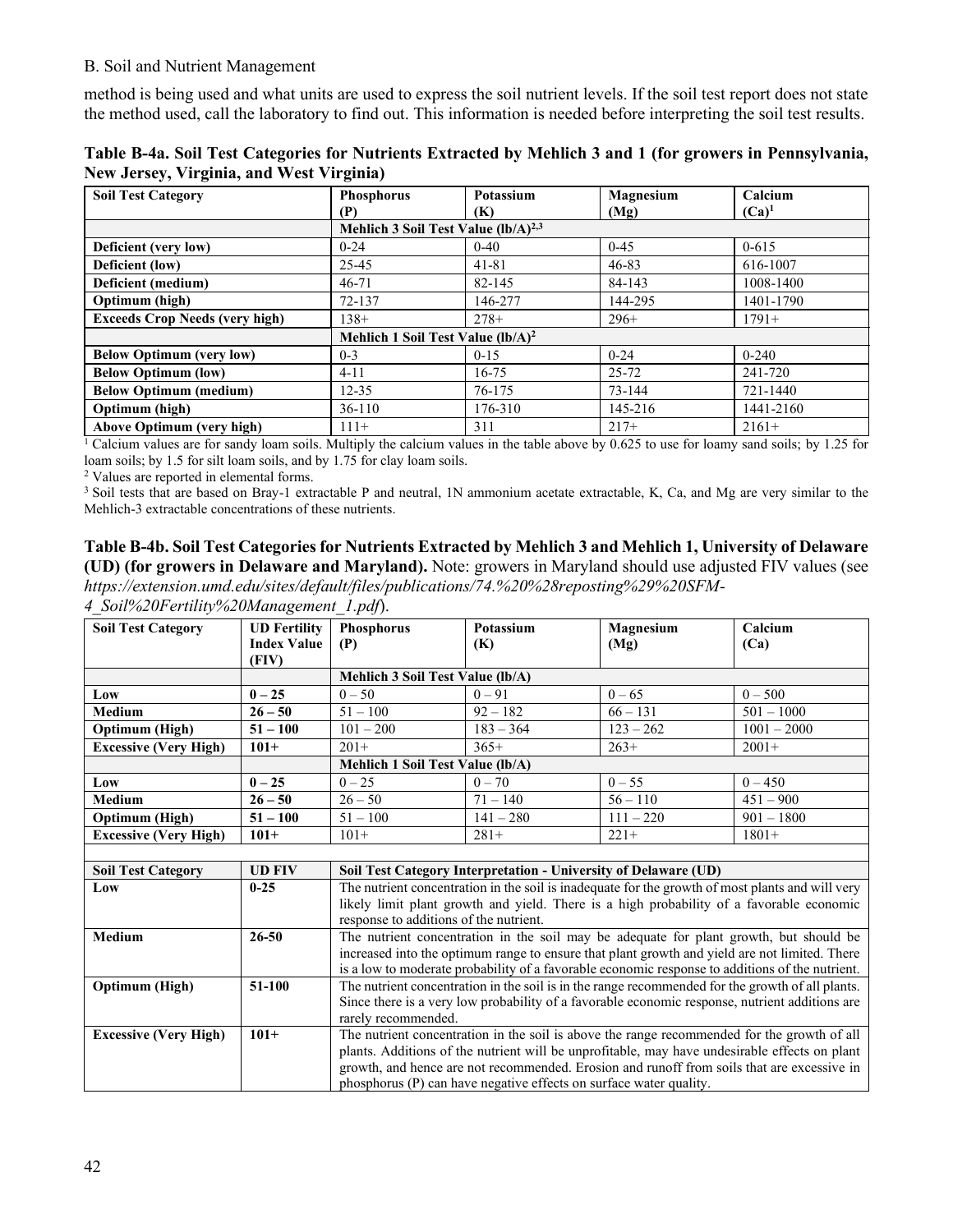#### **Plant Nutrient Recommendations**

#### **To obtain the highest yields with the least negative environmental impacts, ALWAYS base plant nutrition decisions on a current soil test and current recommendations. Fertilizer is expensive and soil tests are relatively cheap and the only indicator of true nutrient needs**.

Refer to Tables B-4a or b to interpret the relative levels of P and K in the soil based on the soil test report from the laboratory. When a current soil test is available, use recommendations for the specific commodity listed in Recommended Nutrients Based on Soil Tests tables in chapter F.

#### **The following adjustments to the nutrient recommendations in chapter F are recommended based on soil type and cation exchange capacity.**

- 1. For most vegetables grown on mid-Atlantic soils, apply the total recommended  $P_2O_5$  and  $K_2O$  together with 25 to 50% of the recommended N before planting. The remaining N can be sidedressed or applied with drip irrigation using a fertilizer containing N only. Sidedressing or topdressing potash  $(K_2O)$  is recommended only on extremely light sandy soils with very low cation exchange capacities.
- 2. It may be desirable to build up the P and K levels in very low-fertility loam and silt loam soils more rapidly than provided by these recommendations. In such instances, add an additional 40 to 50 lb/A of P<sub>2</sub>O<sub>5</sub> and K<sub>2</sub>O, respectively, to the recommendations listed in the table for soils testing low in P and K. Apply additional amounts in broadcast and plow down or broadcast and disk-in application.

Plant nutrient recommendations listed in tables in chapter F (Recommended Nutrients Based on Soil Tests tables) are expressed in terms of nitrogen (N), phosphate ( $P_2O_5$ ), and potash ( $K_2O$ ), rather than in specific grades and amounts of fertilizer. When soil test results are available, the phosphate  $(P_2O_5)$  and potash  $(K_2O)$  needs for each cropping situation can be determined by selecting the appropriate values under the relative soil test levels for phosphorus and potassium: low, medium, optimum, or very high.

The cropping and manuring history of the field must be known before a fertilization program can be planned. This history is very important in planning a N fertilization program. Certain crop residues and animal manures release nutrients into the soil over a long period of time as they are degraded.

Plant nutrient recommendations listed in the Recommended Nutrients Based on Soil Tests tables in chapter F were developed for fields where no manure is being applied and where no legume crop residue is being incorporated prior to planting a new crop. If manure and/or legume crops are being used, the plant nutrient recommendations for the specific crop should be reduced by the amounts of nitrogen  $(N)$ , phosphate  $(P_2O_5)$ , and potash  $(K_2O)$  being contributed from these sources, see Table B-10.

When warm season crops, such as sweet corn, tomatoes, peppers, eggplants, and vine crops are seeded or transplanted and soil temperatures are below 65°F (18°C), 20 lb/A of P<sub>2</sub>O<sub>5</sub> may be applied to replace phosphorus removed by the crop when soil test levels for phosphorus are *above optimum* or *exceeds crop needs*.

Once final fertilizer nutrient needs are determined, it will be necessary to determine the grade and rate of fertilizer needed to fulfill these requirements. For example, if the plant nutrient requirements that need to be added as a commercial fertilizer are 50 lb of N, 100 lb of  $P_2O_5$ , and 150 lb of  $K_2O$ , you would need a fertilizer with a 1:2:3 ratio, *e.g*., a 5-10-15, 6-12-18, or 7-14-21. Once you have selected the grade of fertilizer, the amount needed to fulfill the plant nutrient requirement can be determined by dividing the amount of the nutrient needed per acre by the respective percentage of N,  $P_2O_5$ , or  $K_2O$  in the fertilizer, and multiplying the answer by 100. For example, if you choose a 5-10-15 fertilizer grade to supply the 50 lb of N, 100 lb of P<sub>2</sub>O<sub>5</sub>, and 150 lb of K<sub>2</sub>O needed, you can calculate the amount of 5-10-15 fertilizer needed as follows: Divide the amount of N needed per acre (50 lb) by the percentage of N in the 5-10-15 fertilizer  $(5\%)$ , and multiply the answer by 100; the answer is 1,000 lb.

This same system can be used for converting any plant nutrient recommendations into grades and amounts of fertilizer needed. When you use this system, it is possible for you to select fertilizers based on the least costly fertilizer grades available. In cases where the preferred grade is not available, it is also possible to change from one fertilizer grade to another, providing the plant nutrient ratio is the same. This flexibility may be necessary because of a shortage of some fertilizer materials.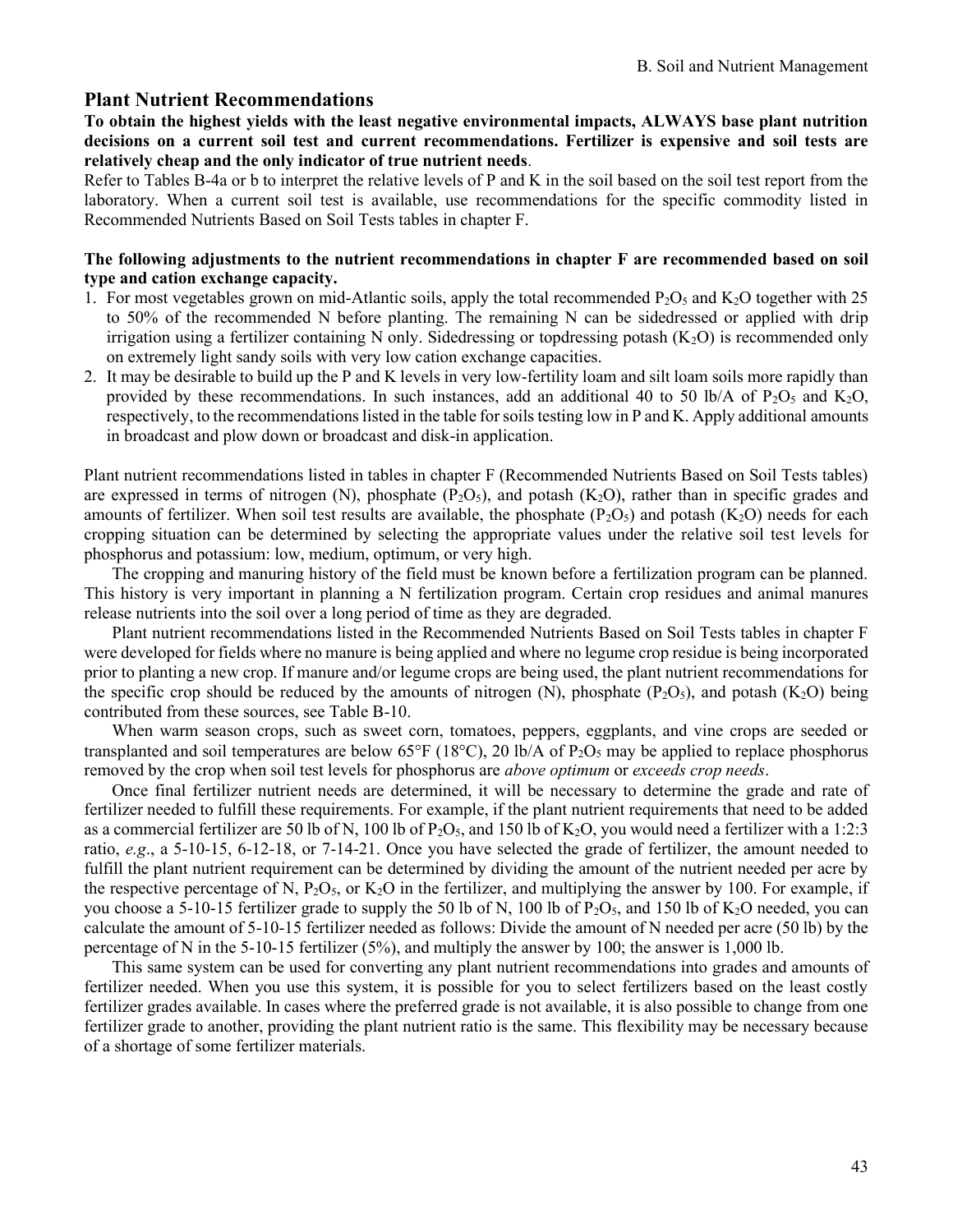# **4. Nutrient Management**

Plants remove substances from the soil and air to enable them to grow and reproduce. The specific substances they remove are termed nutrients. Certain nutrients (**macronutrients**) are generally required in larger quantities. Nutrients needed in smaller quantities (**micronutrients**) are often as important as macronutrients for achieving desired results. Most commercial fertilizers contain the macronutrients N, P, and K, expressed as a weighted percentage (N-P<sub>2</sub>O<sub>5</sub>-K<sub>2</sub>O). Micronutrients may be supplied along with macronutrients.

#### **Nitrogen Management**

Nitrogen (N) is one of the most difficult nutrients to manage in vegetable production. N is readily leached or can be tied-up by soil microbes, can be lost to the atmosphere if not quickly incorporated, and is lost under watersaturated soil conditions. Due to the numerous N loss pathways, N is not routinely tested by state soil testing laboratories for making crop recommendations. Instead, N recommendations are based on years of fertilizer research and yield potential. N application timings, application methods, and sources are also commonly researched and have resulted in recommendations for splitting N fertilizer applications for increased fertilizer use efficiency.

Heavy rainfall, higher than normal yield, and following non-legume cover crops are just a few examples of situations where N fertilizer may be tied-up, lost from the production system, or another application of N is needed. Tissue testing is the best option when deciding if and how much more N is needed to meet expected yields. Soil testing laboratories can provide N concentrations of plant materials with quick turnaround times to aid in N application decisions.

#### **Phosphorus Management**

In general, crops are very likely to respond to phosphorus (P) fertilization if found to be needed by soil testing. Soil test P levels of *deficient* or *below optimum-very low*, *low*, or *medium* indicate a strong response to adding P fertilizer. Crops in soils testing *optimum* may or may not respond to further additions, but P may be applied to maintain the fertility level in the *optimum* range (P fertilizer applied at crop removal rates). Crops in soils with levels in the *exceeds crop needs* or *above optimum-very high* categories may also respond to P fertilizer if conditions are favorable for high yields or plants have slow growing and/or shallow root systems. Tomato and potato are classic examples of crops benefiting from P fertilizer additions on very high soil test P concentrations.

It is often recommended that a band of P fertilizer be placed near the seed/transplant as a starter fertilizer regardless of the P fertility level. Banded P is especially helpful at low soil test P levels; however, overall field rates should not be decreased. When the soil test level is *deficient* or *below optimum*, P should generally be applied as a combination of broadcast and banded methods. Even at P soil test levels that are *very high-above optimum* or *exceeds crop needs*, a small amount of banded P may benefit crop establishment. Many test results describe soils as *above optimum* or *exceeds crop needs* due to previous fertilizer and manure applications. When

applied in excess of crop removal, P accumulates in the soil. P is strongly adsorbed to soil particles and very little is subject to loss via leaching. In high concentrations, soil P will also interact with ionic micronutrients, such as zinc, to alter availability of P to the plant. If the soil test report indicates that P levels are *above optimum* or *exceeds crop needs,* crop and site-specific factors will determine if P fertilizer should still be applied, but the general recommendation under those circumstances is that soils should receive very little or no P fertilizer.

#### **Potassium Management**

Crops are very likely to respond to K fertilizer when the soil test indicates that K is *deficient or below optimum, -very low* or *low*. A soil testing *below optimum-medium* in K may or may not respond to K fertilizer. Soils testing *optimum*, *above optimum* or *exceeds crop needs* are unlikely to respond to K fertilizer, but it may be recommended to apply K to maintain the soil fertility level in the *optimum* range.

In general, most of K fertilizer should be broadcast. When the fertility level is *below optimum* or *deficient*, it may be advantageous to apply a portion of the total K application as a band. There is generally no benefit to applying banded K when soil fertility levels are *optimum* or *above optimum* or *exceeds crop needs*. In loamy sand and sand textured soils, split applications of K may be beneficial and may be applied using sidedress applications or applied through drip- irrigation.

Crops remove larger amounts of K than P from the soil during a growing season. In addition, sandy soils have low reserves of K, and K is susceptible to leaching. Therefore, frequent applications of K are needed to maintain K at optimum levels.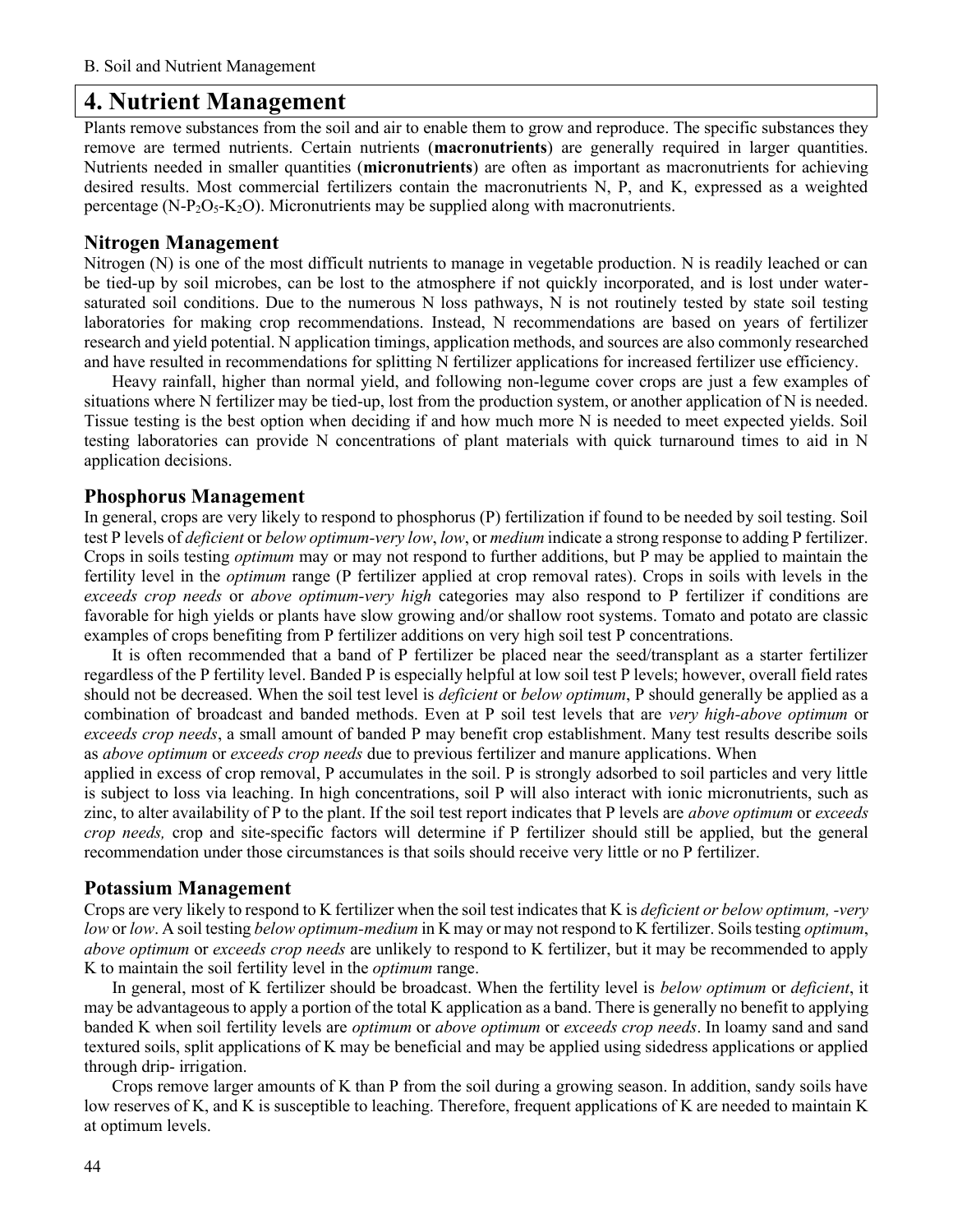### **Secondary and Micronutrient Management**

Calcium (Ca), magnesium (Mg), and sulfur (S) are included in the secondary element group. Ca may be deficient in soils that were not properly limed, where excessive amounts of potash fertilizer were used, and/or where crops are subjected to drought stress. Dolomitic or high-Mg limestone should be used for liming soils that are low in Mg. On low-Mg soils where lime is not needed, Mg should be applied in fertilizer. Magnesium may be applied as a foliar spray to supply Mg to crops in emergency situations. Contact your county Extension Agent/Educator for recommendations regarding scenarios that do not conform to these common soil nutrient ranges.

Sulfur is an important plant nutrient, especially for the onion family and cole crops. S may become deficient on light, sandy soils. S deficiencies may develop as more air pollution controls are installed and with the continued use of high-analysis fertilizers with low S content. S concentrations greater than 5 ppm are associated with increased pungency in sweet Spanish onions, and low soil S will result in reduced pungency. S can be supplied by application of S-containing fertilizers, *e.g.*, Gypsum (Calcium Sulfate) or Epsom Salt (Magnesium Sulfate), see Table B-5.

#### **Micronutrients**

**Boron (B) is the most widely deficient micronutrient in vegetable crop soils.** Deficiencies of this element are most likely to occur in the following crops: asparagus, most bulb and root crops, cole crops, and tomatoes. See Table B-7. for B recommendations for various crops based on soil or plant tissue test results. Use of excessive amounts of B can be very toxic to plant growth. **DO NOT** exceed recommendations listed in Table B-7. and in the Recommended Nutrients Based on Soil Tests tables for specific commodities in chapter F (note: in chapter F, Boron recommendations may be listed in a footnote under the Recommended Nutrients Based on Soil Test table).

**Manganese (Mn)** deficiency often occurs in plants growing on soils that have been over-limed with a pH above 7.0. A broadcast application of 20 to 30 lb/A or a band application of 4 to 8 lb/A of Mn will usually correct the deficiency. When Mn is applied as manganese sulfate, foliar application of 0.5 to 1 lb/A of Mn in 20 gal of water/A in one to three applications usually will help relieve the deficiency. Use a sulfate or chelate of Mn. Do not apply lime or poultry manure to such soils until the pH has dropped below 6.5 and be careful not to over-lime again.

**Molybdenum (Mb)** deficiency in cauliflower (whiptail) may develop when this crop is grown on soils that are more acid than pH 5.5. Liming acid soils to a pH of 6.0 to 6.5 will usually prevent the development of Mb deficiencies in vegetable crops.

Deficiencies of other micronutrients in vegetables in the mid-Atlantic region are rare; and when present, are usually caused by over-liming or other substandard soil management practices. Contact your county Extension Agent/Educator for advice if you suspect a deficiency of zinc, iron, copper, or chlorine in your crops. Sources of fertilizers for the essential plant nutrients may be found in Tables B-5 and B-6.

| <b>Material</b>                | N                   | P <sub>2</sub> O <sub>5</sub> | $K_2O$    | Mg            | Ca      | S             | CaCO <sub>3</sub>  |
|--------------------------------|---------------------|-------------------------------|-----------|---------------|---------|---------------|--------------------|
|                                | Nitrogen            | <b>Phosphorus</b>             | Potassium | Magnesium     | Calcium | <b>Sulfur</b> | Equivalent         |
|                                | (%)                 | (%)                           | (%)       | $\frac{9}{6}$ | (%)     | (%)           | (lb/ton)           |
| Ammonia, Anhydrous             | 82                  |                               |           |               |         |               | $-2960$            |
| Ammonium Nitrate               | 33 to 34            |                               |           |               |         |               | $-1180$            |
| Ammonium Phosphate Sulfate     | $13 \text{ to } 16$ | 20 to 39                      |           |               |         | 13            | $-1520$ to $-2260$ |
| Ammonium Polyphosphate (APP)   | $10 \text{ to } 11$ | 34 to 37                      |           |               |         |               | $+1000$ to 1800    |
| Ammonium Sulfate (Granular)    | 21                  |                               |           |               |         | 24            | $-2200$            |
| Ammonium Sulfate (Liquid)      | 8                   |                               |           |               |         | 9             |                    |
| Ammonium Sulfate Nitrate       | 26                  |                               |           |               |         | 15            | $-1700$            |
| Ammonium Thiosulfate           | 12                  |                               |           |               |         | 26            | $-2000$            |
| Calcium Nitrate                | 15                  |                               |           |               | 19      |               | $+400$             |
| Calcium Sulfate (Gypsum)       |                     |                               |           |               | 23      | 17            |                    |
| Diammonium Phosphate (DAP)     | 18                  | 46                            |           |               |         |               | $-1400$            |
| Limestone, Calcite             |                     |                               |           |               | 32      |               | $+1700$ to 2000    |
| Limestone, Dolomite            |                     |                               |           | 11            | 22      |               | $+1900$ to 2160    |
| Magnesium Oxide (Magnesia)     |                     |                               |           | 55            |         |               |                    |
| Magnesium Sulfate (Epsom Salt) |                     |                               |           | 10            | 2.2     | 14            |                    |
| Monoammonium Phosphate (MAP)   | 11                  | 52                            |           |               |         |               | $-1160$            |
| Nitric Phosphates              | 14 to 22            | 10 to 22                      |           |               | 8 to 10 | $0$ to 4      | $-300$ to $-500$   |
| Phosphoric Acid                |                     | 52 to 54                      |           |               |         |               | $-2200$            |

**Table B-5. Composition of Principal Macronutrient Fertilizer Materials**

*Table B-5. Composition of Principal Macronutrient Fertilizer Materials - continued next page*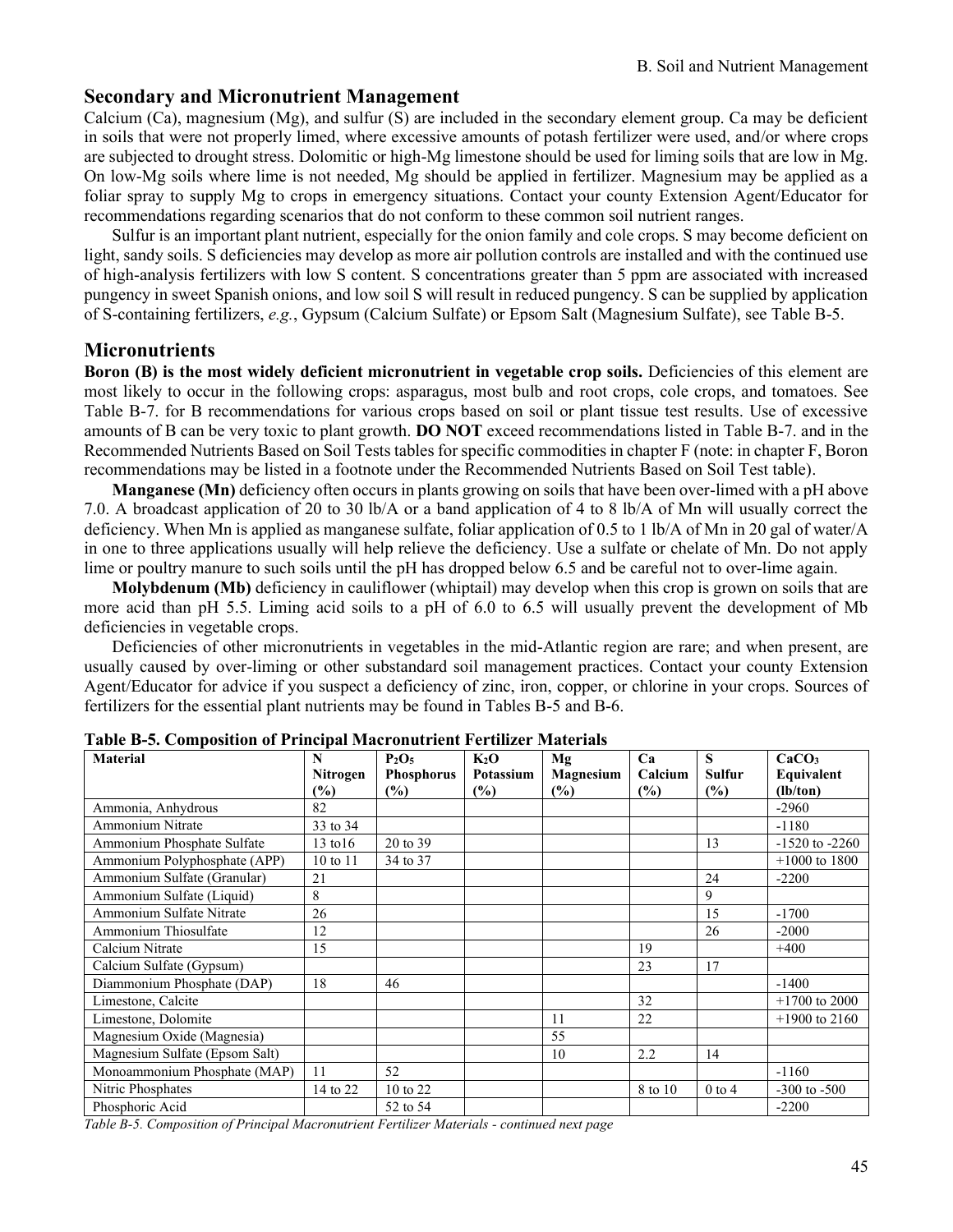|  | Table B-5. Composition of Principal Macronutrient Fertilizer Materials - continued |  |  |
|--|------------------------------------------------------------------------------------|--|--|
|  |                                                                                    |  |  |

| <b>Material</b>                 | N        | $P_2O_5$          | $K_2O$        | Mg        | Ca      | S             | CaCO <sub>3</sub> |
|---------------------------------|----------|-------------------|---------------|-----------|---------|---------------|-------------------|
|                                 | Nitrogen | <b>Phosphorus</b> | Potassium     | Magnesium | Calcium | <b>Sulfur</b> | Equivalent        |
|                                 | (%)      | $\frac{6}{2}$     | $\frac{9}{6}$ | (%)       | (%)     | $(\%)$        | (lb/ton)          |
| Potassium Chloride (Muriate)    |          |                   | 60 to 63      |           |         |               |                   |
| Potassium Magnesium Sulfate     |          |                   | 22            | 11        |         | 22            |                   |
| Potassium Nitrate               | 13       |                   | 44            |           |         |               | $-460$            |
| Potassium Sulfate               |          |                   | 50 to 53      |           |         | 18            |                   |
| Potassium Thiosulfate           |          |                   | 25            |           |         | 17            |                   |
| Rock Phosphate                  |          | 30 to 36          |               |           | 33      |               | $+200$            |
| Sodium Nitrate                  | 16       |                   |               |           |         |               | $+580$            |
| Sulfur Elemental                |          |                   |               |           |         | 32 to 100     |                   |
| Superphosphate, Concentrated    |          | 44 to 53          |               |           | 14      |               | $-3200$           |
| (Triple)                        |          |                   |               |           |         |               |                   |
| Superphosphate, Normal          |          | 16 to 22          |               |           | 20      | 12            |                   |
| Urea                            | 45 to 46 |                   |               |           |         |               | $-1680$           |
| Urea Formaldehydes              | 35 to 40 |                   |               |           |         |               | $-1360$           |
| Urea-Ammonium Nitrate Solutions | 21 to 49 |                   |               |           |         |               | $-750$ to $-1760$ |

# **Table B-6. Chemical Sources of Secondary and Micronutrients**

|                | Material                    | <b>Chemical Formula</b>                                                                                  | $\%$ B          |
|----------------|-----------------------------|----------------------------------------------------------------------------------------------------------|-----------------|
| <b>Boron</b>   | <b>Borax</b>                | Na <sub>2</sub> B <sub>4</sub> O <sub>7</sub> •10H <sub>2</sub> O                                        | 11              |
| <b>Sources</b> | Boric acid                  | $H_3BO_3$                                                                                                | 17              |
|                | Fert. borate-46             | Na <sub>2</sub> B <sub>4</sub> O <sub>7</sub> •5H <sub>2</sub> O                                         | 14              |
|                | Fert. Borate-65             | Na <sub>2</sub> B <sub>4</sub> O <sub>7</sub>                                                            | 20              |
|                | Sodium pentaborate          | Na <sub>2</sub> B <sub>10</sub> O <sub>16</sub> ·10H <sub>2</sub> O                                      | 18              |
|                | Solubor                     | $Na_2B_{10}O_{16}$ •10H <sub>2</sub> O +Na <sub>2</sub> B <sub>4</sub> O <sub>7</sub> •5H <sub>2</sub> O | 20              |
|                | <b>Material</b>             | <b>Chemical Formula</b>                                                                                  | $%$ Ca          |
| Calcium        | Calcitic lime               | CaCO <sub>3</sub>                                                                                        | 31.7            |
| <b>Sources</b> | Calcium nitrate             | Ca(NO <sub>3</sub> ) <sub>2</sub>                                                                        | 19.4            |
|                | Dolomitic lime              | CaCO <sub>3</sub> +MgCO <sub>3</sub>                                                                     | 21.5            |
|                | Gypsum                      | CaSO <sub>4</sub> •2H <sub>2</sub> 0                                                                     | 22.5            |
|                | Hydrated lime               | Ca(OH) <sub>2</sub>                                                                                      | 46.1            |
|                | Superphosphate, normal      | $Ca(H_2PO_4)_2$                                                                                          | 20.4            |
|                | Superphosphate, triple      | $Ca(H_2PO_4)_2$                                                                                          | 13.6            |
|                | <b>Material</b>             | <b>Chemical Formula</b>                                                                                  | $%$ Cu          |
| Copper         | Copper ammonium phosphate   | $Cu(NH4)PO4•H2O$                                                                                         | 32              |
| <b>Sources</b> | Copper chelates             | Na <sub>2</sub> CuEDTA                                                                                   | $\overline{13}$ |
|                |                             | NaCuHEDTA                                                                                                | 9               |
|                | Copper sulfate              | CuSO <sub>4</sub> •5H <sub>2</sub> O                                                                     | 25              |
|                | <b>Material</b>             | <b>Chemical Formula</b>                                                                                  | %Fe             |
| <b>Iron</b>    | Ferrous ammonium phosphate  | $Fe(NH4)PO4·H2O$                                                                                         | 29              |
| <b>Sources</b> | Ferrous sulfate             | FeSO <sub>4</sub> •7H <sub>2</sub> O                                                                     | 19              |
|                | Iron ammonium polyphosphate | Fe(NH <sub>4</sub> )HP <sub>2</sub> O <sub>7</sub>                                                       | 22              |
|                | Iron chelates               | NaFeEDTA                                                                                                 | 5 to 14         |
|                |                             | <b>NaFeDTPA</b>                                                                                          | 10              |
|                |                             | NaFeEDDHA                                                                                                | 6               |
|                | <b>Material</b>             | <b>Chemical Formula</b>                                                                                  | $%$ Mg          |
| Magnesium      | Dolomitic lime              | $MgCO3+CaCO3$                                                                                            | 11.4            |
| <b>Sources</b> | Epsom salt                  | $MgSO_4\bullet7H_2O$                                                                                     | 9.6             |
|                | Magnesia                    | MgO                                                                                                      | 55.0            |
|                | Potassium-Mg sulfate        | K <sub>2</sub> SO <sub>4</sub> •2MgSO <sub>4</sub>                                                       | 11.2            |
|                | <b>Material</b>             | <b>Chemical Formula</b>                                                                                  | $%$ Mn          |
| Manganese      | Manganese chelate           | MnEDTA                                                                                                   | 12              |
| <b>Sources</b> | Manganese oxide             | MnO                                                                                                      | 41 to 68        |
|                | Manganese sulfate           | $MnSO_4$ •4 $H_2O$                                                                                       | 26 to 28        |

*Table B-6. Chemical Sources of Secondary and Micronutrients - continued next page*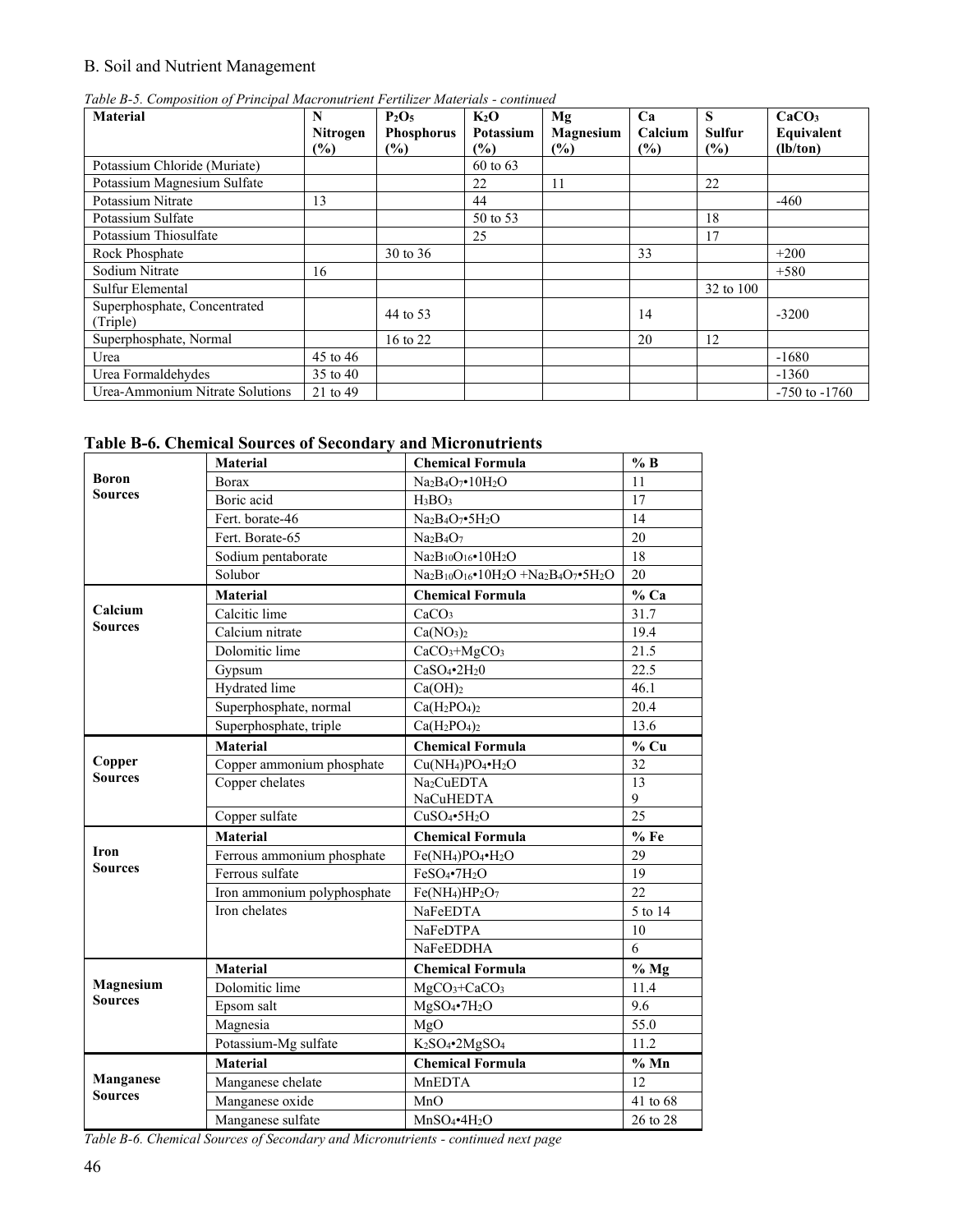|                | <b>Material</b>       | <b>Chemical Formula</b>                             | $%$ Mo          |
|----------------|-----------------------|-----------------------------------------------------|-----------------|
| Molybdenum     | Ammonium molybdate    | $(NH_4)6Mo_7O_{24}$ •2H <sub>2</sub> O              | 54              |
| <b>Sources</b> | Molybdenum trioxide   | MoO <sub>3</sub>                                    | 66              |
|                | Sodium molybdate      | Na <sub>2</sub> MoO <sub>4</sub> •2H <sub>2</sub> O | 39              |
|                | <b>Material</b>       | <b>Chemical Formula</b>                             | % S             |
| Sulfur         | Ammonium sulfate      | $(NH_4)_2SO_4$                                      | 24              |
| <b>Sources</b> | Ammonium thiosulfate  | $(NH_4)_2S_2O_3$                                    | 26              |
|                | Gypsum                | $CaSO_4$ •2 $H_2O$                                  | 16.8            |
|                | Potassium-Mg-sulfate  | $K_2SO_4$ •2 $MgSO_4$                               | 22.0            |
|                | Potassium thiosulfate | $K_2S_2O_3$                                         | 17              |
|                | Sulfur, elemental     | S                                                   | 32 to 100       |
|                | <b>Material</b>       | <b>Chemical Formula</b>                             | $% \mathbb{Z}n$ |
| Zinc           | Zinc carbonate        | ZnCO <sub>3</sub>                                   | 52              |
| <b>Sources</b> | Zinc chelates         | Na <sub>2</sub> ZnEDTA                              | 14              |
|                |                       | NaZnHEDTA                                           | 9               |
|                | Gypsum                | $CaSO_4$ • $2H_2O$                                  | 16.8            |
|                | Zinc oxide            | ZnO                                                 | 78              |
|                | Zinc sulfate          | $ZnSO_4\bullet H_2O$                                | 35              |

*Table B-6. Chemical Sources of Secondary and Micronutrients - continued*

|  | Table B-7. Boron Recommendations Based on Soil Tests for Vegetable Crops |  |  |  |
|--|--------------------------------------------------------------------------|--|--|--|
|  |                                                                          |  |  |  |

| <b>Interpretation of Boron Soil Tests</b> |                           |                          |                                                                                                                                                                      |                                                          |
|-------------------------------------------|---------------------------|--------------------------|----------------------------------------------------------------------------------------------------------------------------------------------------------------------|----------------------------------------------------------|
| Parts per<br><b>Million</b>               | <b>Pounds</b><br>per Acre | <b>Relative</b><br>Level | Crops that often need additional Boron <sup>1</sup>                                                                                                                  | <b>Boron</b> (B)<br><b>Recommendations</b><br>$(lb/A)^2$ |
|                                           |                           |                          | Beets, broccoli, Brussels sprouts, cabbage, cauliflower,<br>celery, rutabaga, and turnips                                                                            | 3                                                        |
| $0.0 - 0.35$                              | $0.0 - 0.70$              | Low                      | Asparagus, carrots, eggplant, horseradish, leeks,<br>muskmelons, okra, onions, parsnips, radishes, squash,<br>strawberries, sweet corn, tomatoes, and white potatoes | $\mathbf{2}$                                             |
|                                           |                           |                          | Peppers and sweet potatoes                                                                                                                                           |                                                          |
|                                           |                           |                          | Beets, broccoli, Brussels sprouts, cabbage, cauliflower,<br>celery, rutabaga, and turnips                                                                            | 1.5                                                      |
| $0.36 - 0.70$                             | $0.71 - 1.40$             | <b>Medium</b>            | Asparagus, carrots, eggplant, horseradish, leeks,<br>muskmelons, okra, onions, parsnips, radishes, squash,<br>strawberries, sweet corn, tomatoes, and white potatoes |                                                          |
| >0.70                                     | >1.40                     | High                     | All crops                                                                                                                                                            |                                                          |

**1** If boron deficiency is suspected in vegetable crops not listed above, a soil and/or plant tissue test should be made and used as a basis for treatment recommendations. **<sup>2</sup>**Approximate conversion factors to convert elemental boron (B) to different boron sources:

Boron (B) x 9 = borax (11.36% B); boron (B) x 7=fertilizer borate granular (14.3% B); boron (B) x 6.7 = fertilizer borate 48 (14.91% B); boron (B) x 5 = fertilizer borate 65 (20.2% B) or Solubor (20.5% B); boron (B) x 4.7 = fertilizer borate 68 (21.1% B).

**Note**. The most practical way to apply boron as a soil application is as an additive in mixed fertilizer bought specifically for the crop or field where it is needed. Do not use fertilizer containing more than 0.5 lb B per ton of fertilizer for crops not listed above, unless specifically recommended. To avoid possible boron toxicity damage to crops, apply boron in broadcast fertilizer rather than in bands or as a sidedressing. Boron may be broadcast preplant as a soluble spray alone or with other compatible soluble chemicals.

# **Plant Tissue Testing**

Plant tissue testing is an important tool in assessing vegetable nutrient status during the growing season. The following methods are commonly used: 1. Testing leaf tissue, 2. Testing whole petioles, and 3. Testing petiole sap.

### **1. Collecting leaf tissue for analysis:**

• Sample the most recently matured leaf from the growing tip; the sample should not contain any root or stem tissues. For sweet corn or onions, the leaf is removed just above the attachment point to the stalk or bulb. For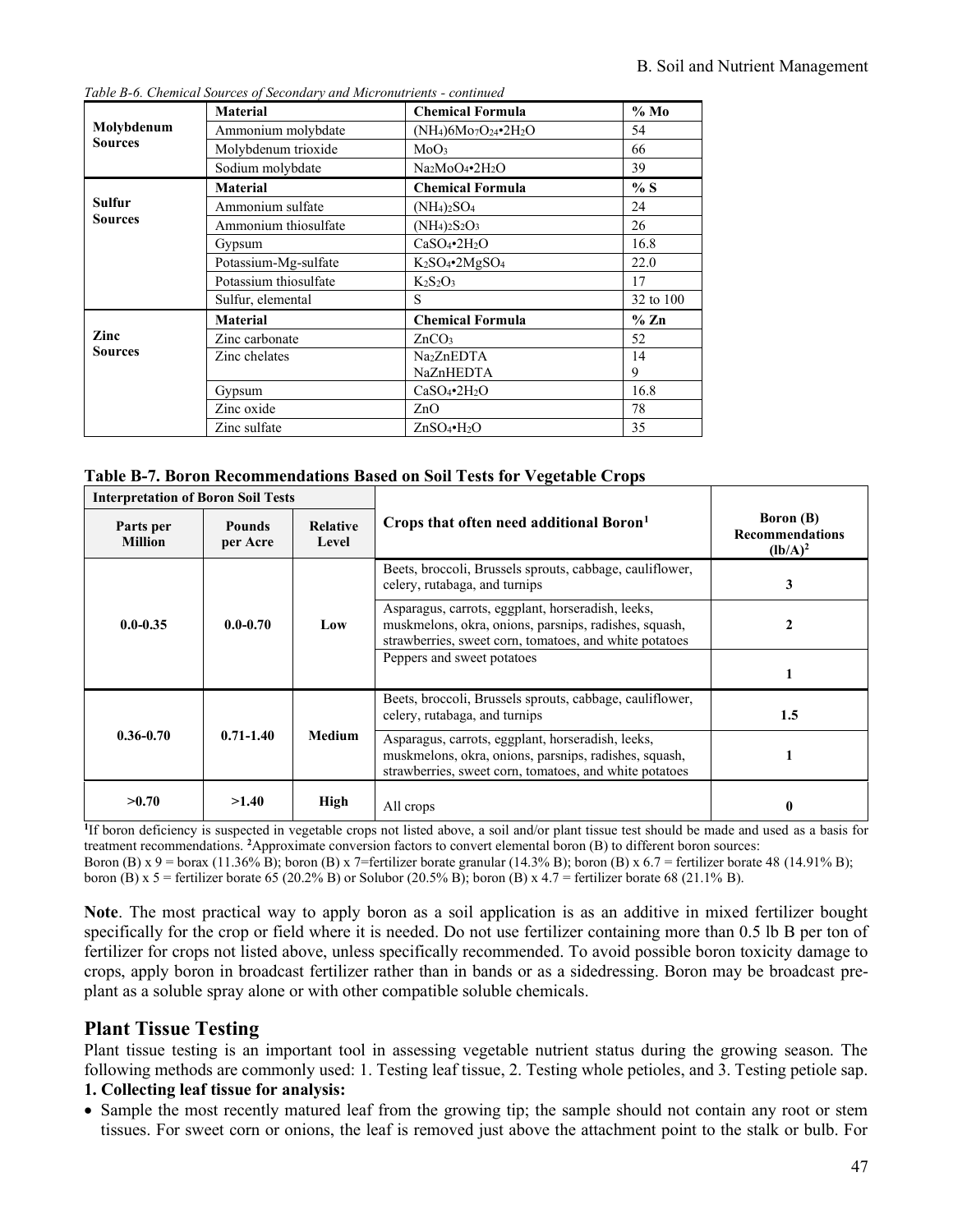compound leaves (*e.g.*, carrots, peas, tomatoes) the whole leaf includes the main petiole, all the leaflets and their petioles. For heading vegetables, it is most practical to take the outermost whole wrapper leaf. When sampling particularly young plants, the whole above-ground portion of the plant may be sampled.

- A proper leaf sample should consist of about 25 to 100 individual leaves. The same leaf (*i.e.*, physiological age and position) should be collected from each sampled plant.
- Avoid sampling plants damaged by pests, diseases, or chemicals.
- Sample across the field, from different rows, and avoid problem areas (*e.g.*, low spots, ridges, washed out areas).
- Sample when the plants are actively growing (typically between 9 a.m. and 4 p.m.). Do not collect samples from water stressed plants.
- Send samples to a laboratory in a paper bag; **do not use plastic bags** (your samples may rot in plastic).

#### **2. Collecting whole petiole samples for analysis:**

- Sample the most recently matured leaf. Throw away the leaflets or leaf blade. (see Fig. B-2). Sample from 30 to 50 plants.
- Sample across the field, from different rows, and avoid problem areas (*e.g*., low spots, ridges, washed out areas).
- Sample between 10 a.m. and 2 p.m. Do not collect samples from water stressed plants.
- Send samples to a laboratory in a paper bag; **do not use plastic bags** (your samples may spoil in plastic)

#### **3. Collecting petiole sap samples for analysis:**

- Sample petioles from most recently matured leaves. Discard the leaflets (see Fig. B-2). Sample 30 to 50 plants.
- Sample across the field, from different rows, and avoid problem areas (*e.g.*, low spots, ridges, washed out areas).
- Sample between 10 a.m. and 2 p.m. Do not collect samples from water stressed plants.
- After collection, squeeze collected petioles with a garlic press to extract sap. Use a handheld nitrate meter, (available widely from nutrient management supply companies) to read the sap nitrate concentration. Make sure you record the correct units as either  $NO_3$ <sup>-1</sup> or  $NO_3$ <sup>-1</sup>-N. Petiole sap sufficiency ranges are found in Table B-9.

#### **Figure B-2 Petiole Delineation for Several Plant Species.**



# **Interpreting Tissue Tests**

Tissue tests will be reported as *adequate* or *sufficient* or *normal* in a range; *low or deficient* below that range; *high or excessive* above that range; and *toxic* (if applicable) if in excess. Test interpretation for most vegetable crops can be found at this University of Florida website *<https://edis.ifas.ufl.edu/publication/ep081>*. Test interpretations for selected crops can also be found in chapter F. **Petiole sap** sufficiency ranges can be found in Table B-9. The concentrations in the sufficiency range are measured in plants that have adequate amounts of nutrients available. Plants with nutrient concentrations in the high range are indicative of over-fertilization. Excessive values for micronutrients may result in phytotoxicity.

# **Correcting Deficiencies**

Recommendations for correcting nutrient deficiencies are presented in the previous sections and in table B-8.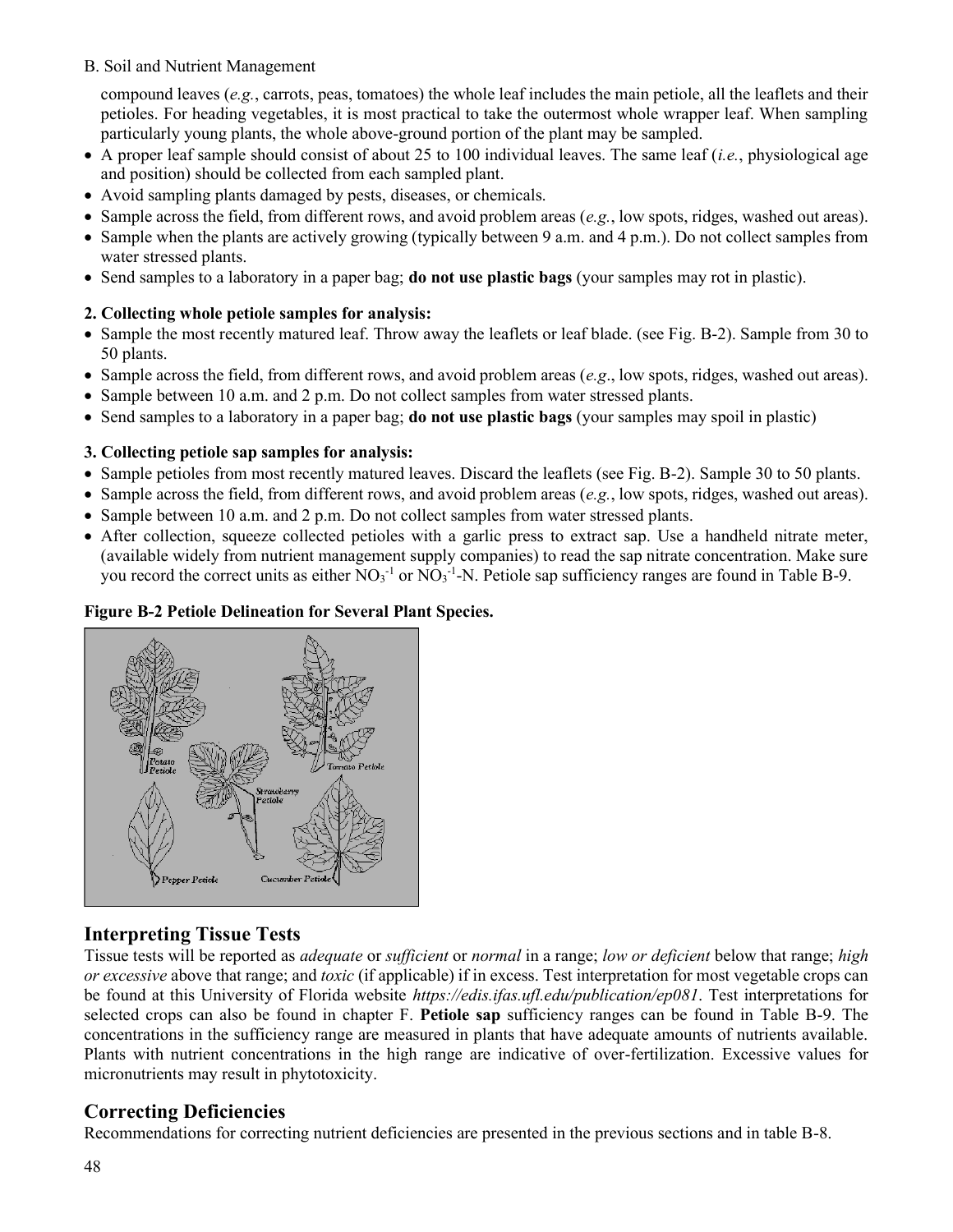| <b>Nutrient</b>          | <b>Fertilizer</b>                     | <b>Method</b>        | <b>Application Rate</b><br>(Nutrient) lb/A |
|--------------------------|---------------------------------------|----------------------|--------------------------------------------|
| Nitrogen (N)             | Urea-ammonium nitrate solutions       | T, S, D <sup>1</sup> | 30 to 40                                   |
|                          | Calcium nitrate                       | T, S, D              | 30 to 40                                   |
| Phosphorus $(P_2O_5)$    | Ammonium phosphates                   | T, S, D              | 20                                         |
|                          | Triple superphosphate                 | T,S                  | 20                                         |
|                          | Phosphoric acid                       | S,D                  | 20                                         |
| Potassium $(K_2O)$       | Potassium chloride                    | T, S, D              | 30                                         |
|                          | Potassium nitrate                     | T, S, D              | 30                                         |
| Calcium (Ca)             | Calcium nitrate                       | T, S, D              | 30                                         |
|                          | Calcium chloride                      | D                    | 30                                         |
| Magnesium (Mg)           | Magnesium sulfate                     | T, S, D              | 20                                         |
|                          | Potassium magnesium sulfate           | T,S                  | 20                                         |
| Sulfur (S)               | Ammonium Sulfate                      | T, S, D              | 20                                         |
|                          | Gypsum                                | T, S, D              | 20                                         |
| <b>Boron</b> (B)         | Borax, Solubor <sup>2</sup>           | D.F <sup>1</sup>     | $0.1$ to $0.2$                             |
| Copper (Cu)              | Copper sulfate                        | D,F                  | $0.1$ to $0.2$                             |
| Iron (Fe)                | Ferrous sulfate, chelated iron        | D,F                  | $0.2$ to $0.5$                             |
| <b>Manganese</b> (Mn)    | Manganous sulfate, chelated manganese | D,F                  | $0.5$ to $1.0$                             |
| Molybdenum (Mo)          | Sodium molybdate                      | D,F                  | $0.01$ to $0.05$                           |
| $\text{Zinc}(\text{Zn})$ | Zinc sulfate, chelated zinc           | D,F                  | $0.1$ to $0.2$                             |

**Table B-8. Recommendations for Correction of Vegetable Crop Nutrient Deficiencies**

<sup>1</sup>T=topdress, S=sidedress, D=drip irrigation, F=foliar. <sup>2</sup>Mention of a trade name does not imply a recommendation over similar materials.

|  |  |  |  |  | Table B-9. Sufficiency Ranges for Fresh Petiole Sap Concentrations in Vegetable Crops |  |  |
|--|--|--|--|--|---------------------------------------------------------------------------------------|--|--|
|--|--|--|--|--|---------------------------------------------------------------------------------------|--|--|

| Crop             | <b>Stage of Growth</b>  | <b>Concentration (ppm)</b> |           | Crop       | <b>Stage of Growth</b>       | <b>Concentration (ppm)</b> |           |  |
|------------------|-------------------------|----------------------------|-----------|------------|------------------------------|----------------------------|-----------|--|
|                  |                         | K                          | $NO3-N$   |            |                              | K                          | $NO3-N$   |  |
| Cucumber         | First blossom           | N/A                        | 800-1000  | Potato     | Plants 8 in. tall            | 4500-5000                  | 1200-1400 |  |
|                  | Fruit $(3 \text{ in.})$ | N/A                        | 600-800   |            | First open flowers           | 4500-5000                  | 1000-1400 |  |
|                  | First harvest           | N/A                        | 400-600   |            | 50% flowers open             | 4000-4500                  | 1000-1200 |  |
| <b>Broccoli</b>  | Six-leaf stage          | N/A                        | 800-1000  |            | 100% flowers open            | 3500-4000                  | 900-1200  |  |
|                  | Just prior to harvest   | N/A                        | 500-800   |            | Tops falling over            | 2500-3000                  | 600-900   |  |
|                  | At first harvest        | N/A                        | 300-500   | Squash     | First blossom                | N/A                        | 900-1000  |  |
| Eggplant         | First fruit (2 in)      | 4500-5000                  | 1200-1600 |            | First harvest                | N/A                        | 800-900   |  |
|                  | First harvest           | 4000-5000                  | 1000-1200 | Tomato     | First buds                   | 3500-4000                  | 1000-1200 |  |
|                  | Mid harvest             | 3500-4000                  | 600-800   | (Field)    | First open flowers           | 3500-4000                  | 600-800   |  |
| <b>Muskmelon</b> | First blossom           | 4000-5000                  | 1000-1200 |            | Fruit (1 in. diameter)       | 3000-3500                  | 400-600   |  |
| (Cantaloupe)     | Fruit $(2 \text{ in.})$ | 3500-4000                  | 800-1000  |            | Fruit (2 in. diameter)       | 3000-3500                  | 400-600   |  |
|                  | First harvest           | 3000-3500                  | 700-800   |            | First harvest                | 2500-3000                  | 300-400   |  |
| Pepper           | First flower buds       | 3200-3500                  | 1400-1600 |            | Second harvest               | 2000-2500                  | 200-400   |  |
|                  | First open flowers      | 3000-3200                  | 1400-1600 | Watermelon | Vines $(6 \text{ in. long})$ | 4000-5000                  | 1200-1500 |  |
|                  | Fruit half-grown        | 3000-3200                  | 1200-1400 |            | Fruit $(2 \text{ in. long})$ | 4000-5000                  | 1000-1200 |  |
|                  | First harvest           | 2400-3000                  | 800-1000  |            | Fruit (half mature)          | 3500-4000                  | 800-1000  |  |
|                  | Second harvest          | 2000-2400                  | 500-800   |            | At first harvest             | 3000-3500                  | 600-800   |  |

# **Sustainable Nutrient Management**

A major objective of nutrient management is to bring the soil fertility level into the *optimum* range and to sustain that fertility level during crop growth. Once soil fertility has reached the *optimum* level, the nutrient application rate should be only large enough to maintain the *optimum* level. This can be accomplished by applying nutrients at a rate that closely matches the rate of nutrient removal in the harvested crop. The rate may need to be slightly higher to account for other losses such as leaching.

Keeping records of soil test results enables you to track changes over time and to adjust recommendations as needed to maintain soil fertility in the optimum range. Meaningful records require a consistent approach to soil testing in terms of sample collection, sampling depth, and laboratory submission. Soil test concentrations can vary somewhat from sample to sample and having records helps to spot unusual soil test values that should be rechecked.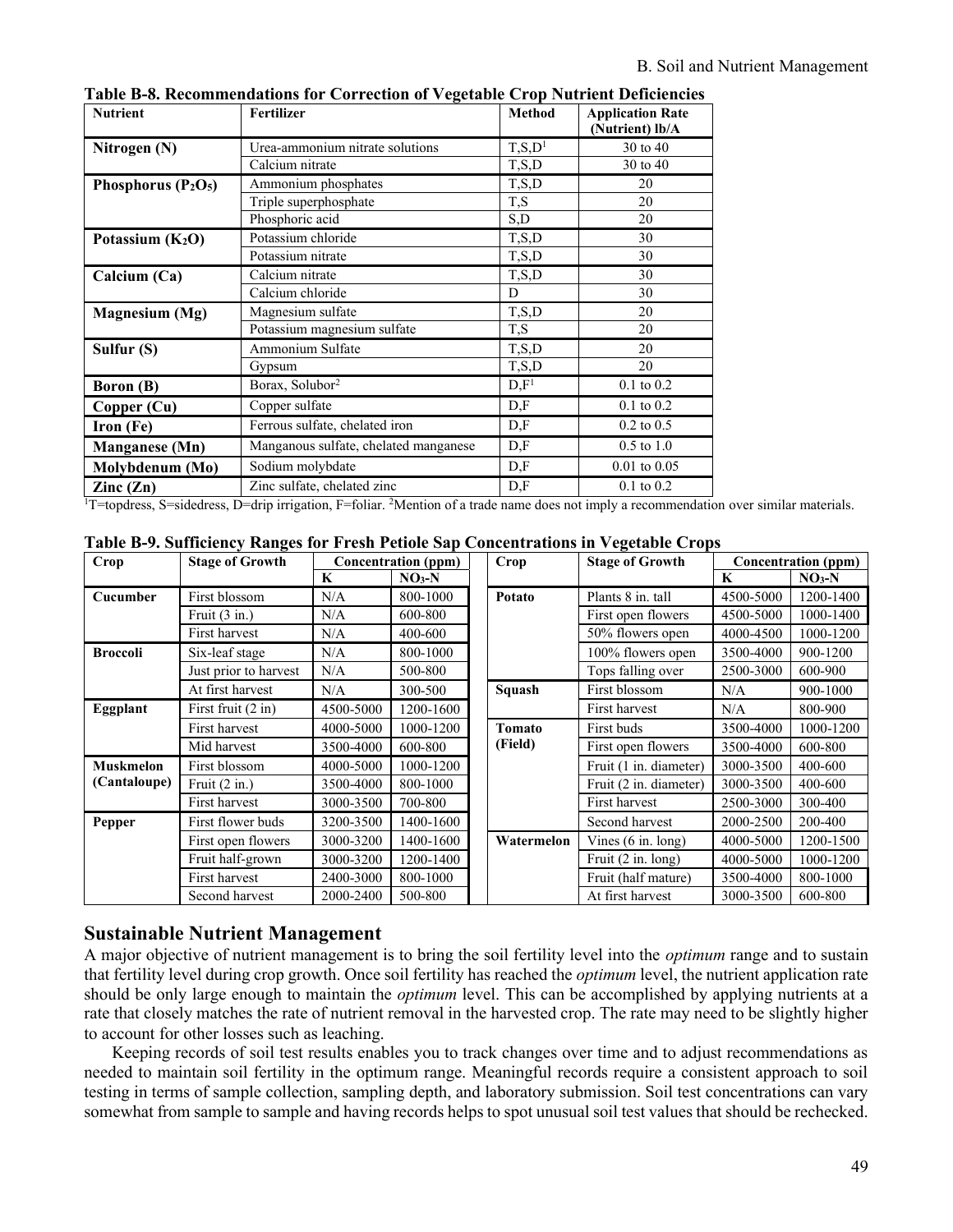Although soil fertility concentrations naturally fluctuate from year to year due to crop rotation and manure application, average concentrations of nutrients over time should remain in the optimum range, as shown in Figure B-3. If soil fertility levels are observed to fall in the *below optimum* or *deficient* category, under-fertilization is indicated. The nutrient recommendation should be adjusted so that the application rate is sufficient to meet the needs of the current crop, and to gradually rebuild the nutrient supply to the optimum level. If soil fertility concentrations are observed to climb into the *above optimum* or *exceeds crop needs* category, good crop yields may be obtained without adding the nutrient. Yield and quality are likely to be reduced by reapplying a nutrient already present in very high amounts. Over time, nutrient removal by crops should allow soil fertility concentrations to fall back into the optimum range (Figs. B-1 and 3).

Very high soil nutrient levels can be as detrimental to crop performance as low or deficient levels. High soil nutrient levels may not only result in an economic loss, but they may also cause problems to animals and/or the environment. Very high soil P levels may lead to deficiencies of other nutrients, especially of iron and zinc. High K levels can induce magnesium or calcium deficiency through competition for plant uptake and vice versa. Use best management practices to avoid increasing soil nutrient levels that are already high.





# **Foliar Fertilization**

Plants usually obtain nutrients from the soil through roots, but plants can also absorb a limited amount of some nutrients through aerial organs, such as leaves. Properly managed soils are usually able to supply the essential mineral nutrients the crop will need during its development. If one or more soil-supplied nutrients become deficient or unavailable during the development of the crop, foliar nutrient applications may be beneficial. Care should be taken to use approved tank mixes if nutrients are combined with fungicides, insecticides, herbicides, or any other additive. Chelated nutrient sources are often optimal for tank mixes, but make sure to **read the label and conduct a jar test**. Generally, it is difficult to supply ample macro- and secondary nutrients through foliar fertilization, and application of this strategy should be focused on micronutrients only. If a nutrient deficiency occurs, efforts should be made to correct this deficiency via soil fertilization prior to the next growing season.

# **5. Soil Improvement and Organic Nutrient Sources**

**Cover cropping is an important practice for sustainable vegetable production; some reasons to consider cover crops:**

**Return organic matter to the soil**: Vegetable rotations are tillage intensive and organic matter is oxidized at a high rate. Cover crops help maintain soil organic matter concentrations, a critical component of soil health and productivity.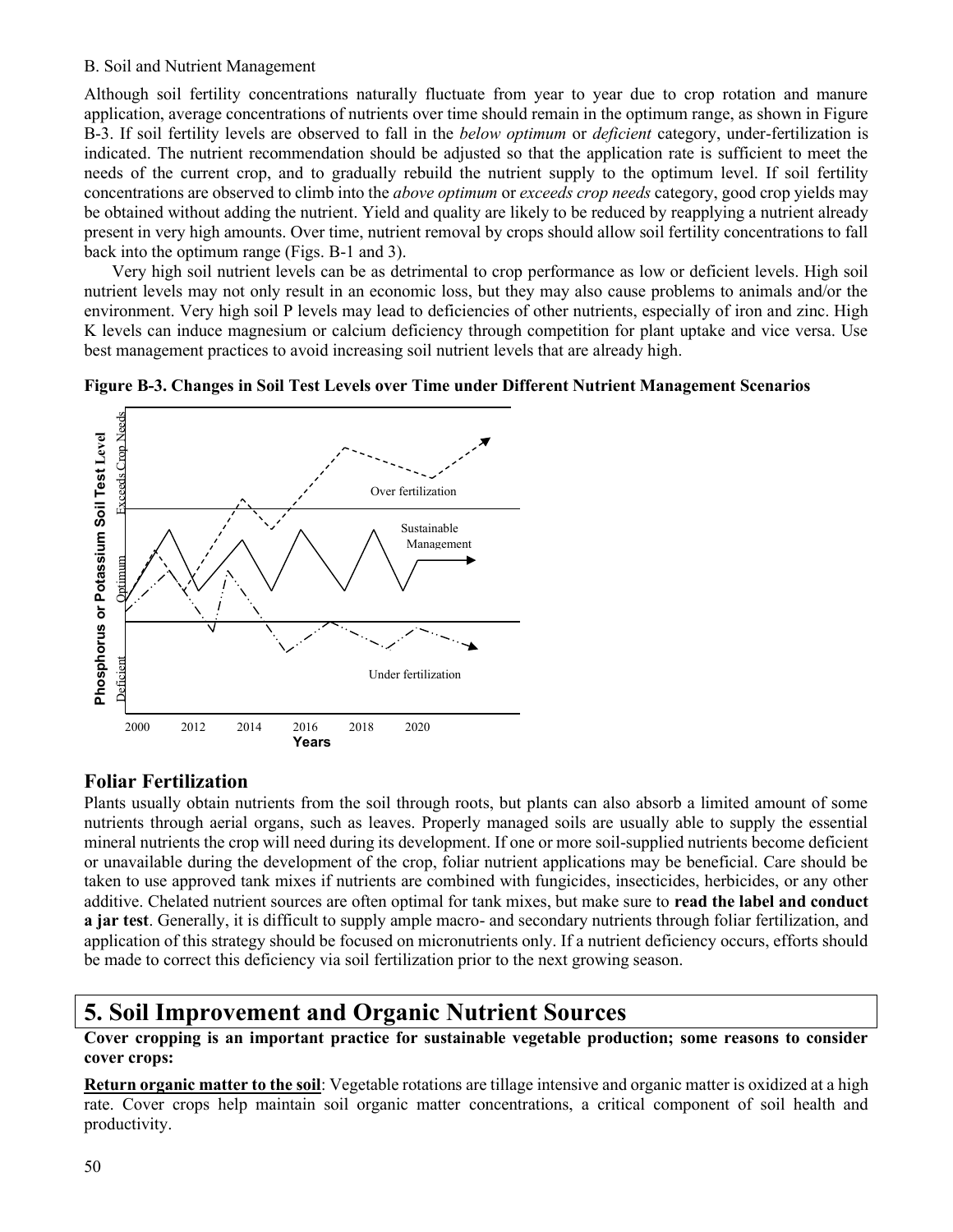**Provide winter cover**: By having a cover crop - including roots - growing on a field in the winter you recycle plant nutrients (especially N), reduce N leaching losses, reduce erosion by wind and water, and reduce surface compaction and the effects of heavy rainfall on bare soils. Cover crops also compete with winter annual weeds and can help reduce weed pressure in the spring.

**Reduce certain diseases and other pests**: Cover crops help maintain soil organic matter concentrations. Cover crop residues can help increase the diversity of soil organisms and reduce soil borne disease pressure. Some cover crops may also release compounds that help suppress certain soil borne pests, *e.g*., nematodes.

**Provide nitrogen for the following crop**: Leguminous cover crops, such as hairy vetch or crimson clover, can provide significant amounts of nitrogen, especially for late spring planted vegetables.

**Improve soil physical properties**: Cover crops help maintain or improve soil physical properties and reduce compaction. Roots of cover crops and incorporated cover crop residue will help improve drainage, water holding capacity, aeration, and tilth.

### **Small Grains and Ryegrasses**

Seeding spring oats at 60 to 100 lb/A during August or early September provides a good cover crop that will winterkill in the colder areas but may overwinter in warmer areas. Rye, triticale, barley, or winter wheat can be seeded at 80 to 110 lb/A after early September. These crops can also provide strips for wind protection during the early part of the next growing season. Spring oats also works as a spring planted cover. Annual and perennial ryegrass or a mixture of the two seeded at 15-20 lb/A by early September are also good cover crops.

### **Legumes**

Legumes such as hairy vetch, crimson clover, field peas, subterranean clover, and other clovers are excellent cover crops and can provide significant amounts of N for vegetable crops that follow. Good examples are hairy vetch drilled at 25-60 lb/A, crimson clover at a rate of 15-30 lb/A, or field peas such as Austrian Winter planted at 50-70 lb/A. Subterranean clover is an option for the southern part of the region. Hairy vetch works very well in no-till vegetable systems where it is allowed to reach flowering or early fruiting and then is killed by herbicides or with a roller-crimper. It is a common system for planting pumpkins in the region, but also works well for late plantings of other vine crops, tomatoes and peppers. Hairy vetch, crimson clover, field peas and subterranean clover can provide from 80 to well over 100 lb/A of N equivalent. See Table B-10 for estimated N credits from legumes. Remember to inoculate the seeds of these crops with the proper Rhizobia inoculants. All these legume species should be planted as early as possible, from the last week in August through the end of September to get adequate fall growth. Legume cover crops should be planted a minimum of 4 weeks before a killing frost.

Red clover planted late winter or early spring can be used ahead of early summer vegetables. Summer legume cover crops can be used for soil improvement and provide N prior to planting fall vegetable crops. These include sun hemp, cowpeas, soybeans, annual lespedeza, and several medic (alfalfa) species.

# **Summer Annual Grasses**

Summer grass cover crops such as sudangrass, forage sorghum or sorghum x sudangrass crosses, seeded at 20 to 40 lb/A, are good green manure crops. Several millet species including forage-type pearl millet, teff, German or foxtail millet, and Japanese millet are also good cover crops. They can be planted as early as field corn is planted and as late as August 15 in MD and VA, and July 25 to August 1 in cooler areas of NJ and PA. These crops should be clipped, mowed, or disked to prevent seed development that could lead to weed problems. Summer cover crops can be disked and planted in wheat or rye in September or allowed to winter-kill and tilled in the spring.

# **Brassicas**

There has been increased interest in the use of certain brassicas, including both fully hardy overwintering species and species that will winter-kill but that can be planted in the spring ahead of crop production. They provide significant amounts of organic matter, recycle N, can reduce compaction (larger rooted types), and offer the potential for biofumigation (mustards and rapeseed). Plant by September 15 or in March-April. The following Brassicas are available:

**Rapeseed and Canola** - overwinter and are good biofumigants.

**Forage, Oilseed, and Daikon Radish** - very good for reducing compaction in soils; forage radish winter kills, oilseed radish is hardier.

**Mustards** (brown and yellow mustards as well as garden mustard) - offer good biofumigant potential; half hardy.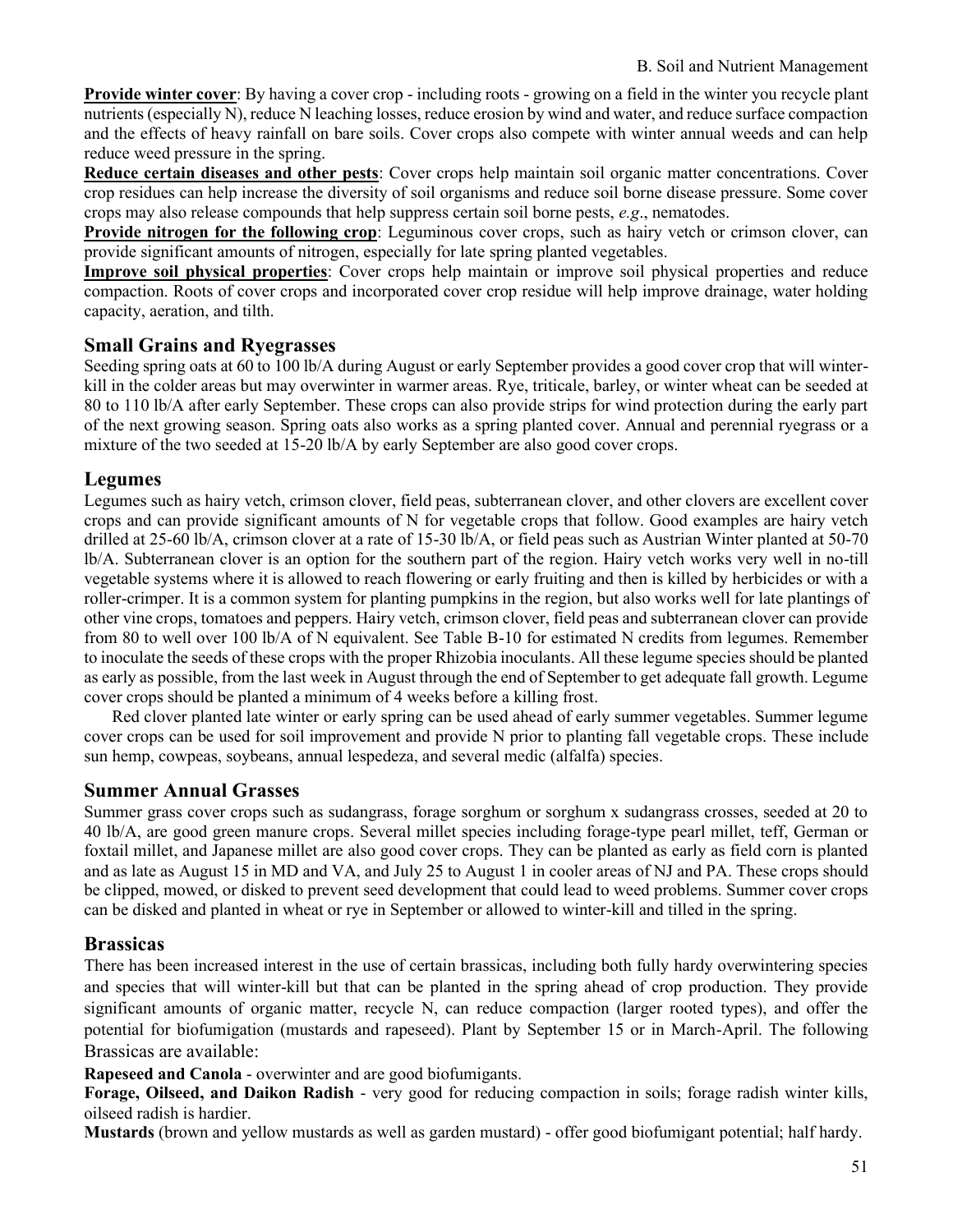**Turnips** (forage and garden types) - good biomass production; half hardy.

**Kale** (forage and garden types) - winter hardy; good biomass production.

**Hybrid Forage Brassicas** (such as 'Typhon') - these are hybrid crosses of two or more species that will produce excellent fall growth, and some will overwinter. Rapeseed has been used as a winter cover (when planted by early September) and has shown some promise as a biofumigant, reducing certain nematode levels in the soil. Several mustard species also have biofumigation potential. To take advantage of biofumigation properties (rapeseed and several mustards) plant in late summer or spring. Allow plants to develop until just before going to seed. Decomposing leaves release the fumigant-like chemicals. Mow using a flail mower and plow down the residue immediately. Never mow down more area than can be plowed under within two hours. Mowing injures the plants and initiates a process releasing biofumigant chemicals into the soil. Failure to incorporate mowed plant material into the soil quickly, allows much of these available toxicants to escape by volatilization.

Several mustard species can be used for fall cover but not all species/varieties will winter over into the spring. A succession rotation of an August planting of biofumigant mustards that are tilled under in October followed by small grain can significantly reduce diseases for spring planted vegetables that follow. **Make sure to mow and disk rapeseed and mustard in advance of seed maturation, since they can become serious noxious weeds.**

#### **Other Cover Crops/Special Considerations**

Several other cover crops may be useful. Buckwheat is a quick summer cover crop noted for its ability to smother out weeds. Marigold species have been used as nematode controls.

Many soils that are not very productive due to poor physical properties can be restored and made to produce good crops using a good rotation program. This practice also helps to counteract the buildup of many diseases and insects that attack vegetable crops. Small grains, sudangrass, sorghum x sudangrass, timothy, orchardgrass, ryegrass and other grass hay species are good soil-resting crops. Consult your state field crop or agronomy recommendations for details on seeding rates and management practices.

Intensive cropping, working the soil when it was too wet, and excessive traffic from using heavy-tillage equipment has severely damaged many soils. These practices cause soils to become very hard and compact, resulting in poor seed germination, loss of transplants, and shallow root formation. Also, such soils crust easily and compact severely, making them very difficult to irrigate properly. This results in poor plant stands, poor crop growth, low yields, and loss of income. Subsoil tilling in the row may help improve aeration and drainage of soils damaged by several years of excessive traffic from heavy equipment.

Alfalfa can aid in breaking up deep soil compaction. It is useful as a soil-resting crop and in crop rotations. However, it should not be used in rotation with other legumes such as: soybeans; peas; and snap, dry, and lima beans; and especially where soil-borne diseases have been a problem. Forage radish and oilseed radish are also very well suited to improving compacted soils.

Proper management of living cover crops can reduce nutrient loss during the winter and early spring. Living cover crops should be disked or plowed to return nutrients to the soil and before they seriously deplete soil moisture.

#### **Sewage Sludge**

Sewage sludge, or biosolids, is a by-product of the purification of wastewater. This type of material has significant organic matter content and contains micro- and macronutrients essential for plant growth. Sewage sludge can also contain contaminants such as heavy metals, organic contaminants, and human pathogens. Before it can be used for land application, sewage sludge must undergo additional treatment to stabilize and disinfest it. After appropriate treatment, federal and some state regulations allow the use of sewage sludge on vegetables. However, due to our lack of knowledge of biosolids and perishable food commodities **Extension does not recommend applying sewage sludge/biosolids to soils used for vegetable production.** If you elect to use biosolids despite this warning, the material should not be applied to steeply sloping land, soils with bedrock near the surface, highly leachable soils, soils having a pH less than 6.0, soils with high water tables, or fields near surface water. When considering the land application of biosolids, carefully review the regulations and consult with the United States Department of Agriculture (USDA) and the Natural Resources Conservation Service (NRCS).

#### **Manure and Compost**

Manures can be used in vegetable production but must be applied with sufficient time ahead of harvest to minimize the risk from pathogens that cause foodborne illness (*e.g.*, *E. coli* 0157:H7, *Listeria*, *Salmonella*). See Table B-10 for estimated available nutrient content for different manure types by animal. Manure testing is recommended for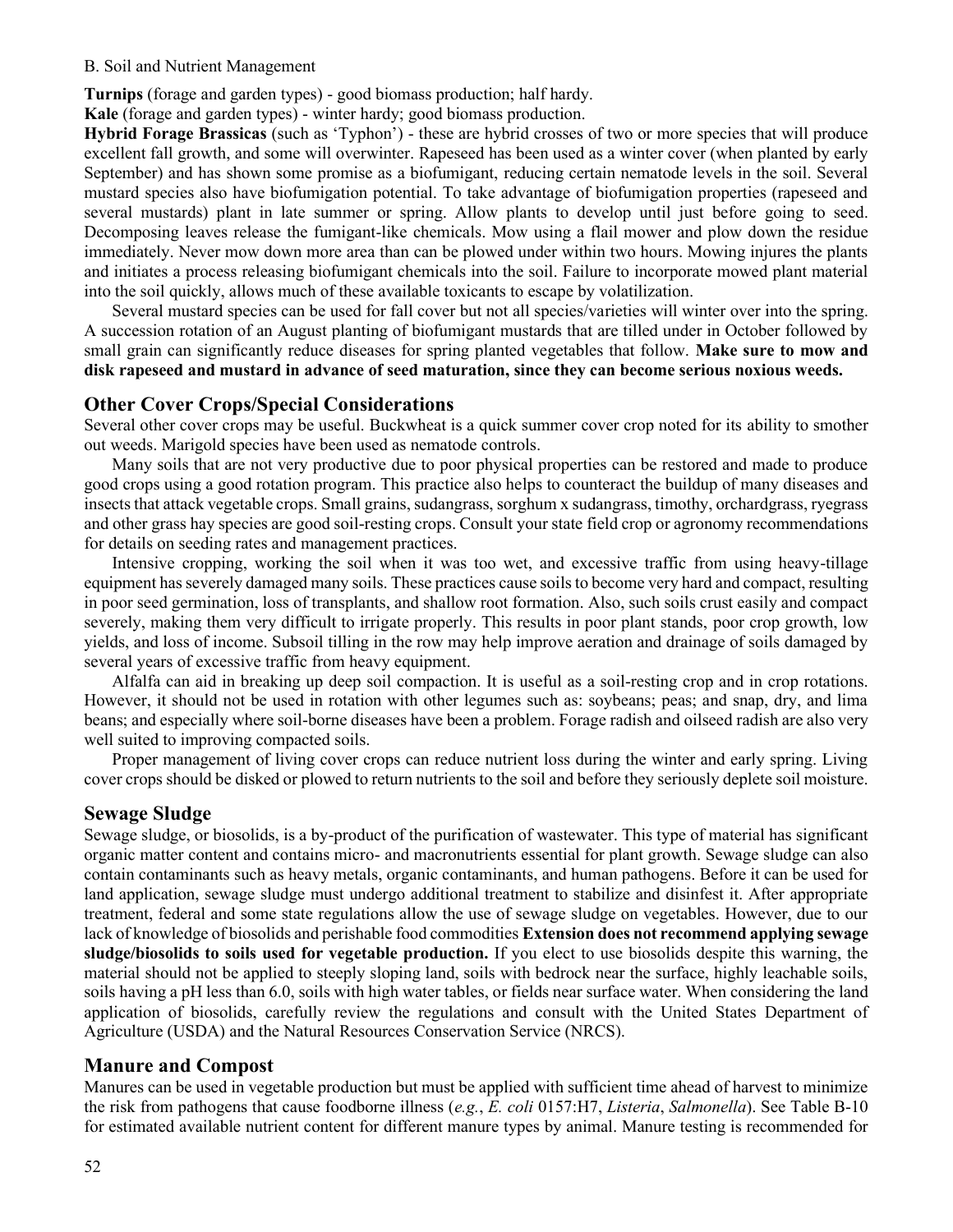developing nutrient management plan as the organic source of N in the manure will be available slowly. According to the US Department of Agriculture's National Organic Program, current guidelines for organic producers are to apply un-composted animal manures at least 90 days prior to harvest for crops whose harvestable portions do not come in contact with the soil and at least 120 days prior to harvest for crops whose harvestable portions do come in contact with the soil.

According to the US Food and Drug Administration's Food Safety Modernization Act Produce Safety Rule, current standards for subpart F (112.50-60) are under a deferred action on the application interval until FDA can perform a risk assessment to understand what effectiveness the integration of an appropriate interval or intervals may have on protecting public health.

An alternative to direct application of manure is to compost the manure. Properly composted manure can be applied to produce at any time before harvest.

Application and incorporation of compost to soils will increase soil organic matter and certain soil nutrient concentrations. Compost ingredients can include animal manures, scrap table foods, food wastes, leaves, grass, wood products, or other waste materials. Compost composition, nutrient analysis, and quality should be considered when used in vegetable production. Ingredients which make up specific compost may be alkaline (*e.g.*, lime is often added), resulting in a high pH of 7.5 to 8.5. Composts that have been made from manures may have high salt concentrations. Therefore, application rates of compost must be determined by considering nutrient content, salt levels, crop use, and pH before field applications are made. Composts are generally applied from 1 to 6 ton/A. Higher application rates may be deleterious. A compost analysis is essential to determine safe application rates.

A good extension web reference on the making and use of compost for vegetable production is *[https://aggie](https://aggie-horticulture.tamu.edu/vegetable/guides/composts-vegetable-fruit-production/)[horticulture.tamu.edu/vegetable/guides/composts-vegetable-fruit-production/](https://aggie-horticulture.tamu.edu/vegetable/guides/composts-vegetable-fruit-production/)*. For more information on using organic nutrient sources including calculating how much to apply see: *Using Organic Nutrient Sources* at: *https://extension.psu.edu/using-organic-nutrient-sources.*

|                            | <b>Pounds per Ton</b> |           |           |  |                                  | <b>Pounds per Acre</b> |          |        |
|----------------------------|-----------------------|-----------|-----------|--|----------------------------------|------------------------|----------|--------|
| <b>Manure Applications</b> |                       | $P_2O_5$  | $K_2O$    |  | <b>Crop Residues</b>             |                        | $P_2O_5$ | $K_2O$ |
| Cattle manure              | $5 - 101$             |           |           |  | Alfalfa sod                      |                        |          |        |
| Horse manure               | $6 - 121$             |           |           |  | Birdsfoot trefoil                | 40                     |          |        |
| Liquid poultry manure      | $7 - 151$             | $5-10$    | $5-10$    |  | Crimson clover sod               | 50                     |          |        |
| $(5-15\% \text{ solids})$  |                       |           |           |  | Hairy vetch                      | $50-100^2$             |          |        |
| Pig manure                 | $5 - 101$             |           |           |  | Ladino clover sod                | 60                     |          |        |
| Poultry manure             | $25 - 501$            | $40 - 80$ | $30 - 60$ |  | Lespedeza                        | 20                     |          |        |
|                            |                       |           |           |  | Red clover sod                   | 40                     |          |        |
|                            |                       |           |           |  | Soybeans - grain harvest residue | 15                     |          |        |
|                            |                       |           |           |  | Soybeans - tops and roots        | 40                     |          |        |

**Table B-10. Plant Nutrient Value Credits to Be Allowed for Manure Applications and Crop Residues**

<sup>1</sup> Lower values for fall- and winter-applied manure and higher values for spring applied manure. Use these data only if manure being used has not been analyzed. <sup>2</sup>75% stand = 100-0-0, 50% stand = 75-0-0, and 25% stand = 50-0-0

# **Herbicide Carryover in Compost**

It is important to know the source and composition of any soil amendment or compost that is used on or around vegetable crops. Compost that contains hay, straw, grass clippings, and/or cow or horse manure may potentially be a carrier of herbicide residue. Several herbicides commonly used in pasture and turf production may be present in straw or hay and can pass through the digestive system of animals and remain in manure. These herbicides are toxic in very low concentrations to many vegetable crops. Symptoms are often similar to growth regulating herbicides and include twisted or cupped leaves, misshapen fruit, reduced yields, or plant death. Additional information can be fo*und at: <https://content.ces.ncsu.edu/herbicide-carryover>*.

# **Organic Production**

Nutrient sources used for certified organic production must be included in the National List of Allowed and Prohibited Substances, which can be found at: *[https://www.ams.usda.gov/about-ams/programs-offices/national](https://www.ams.usda.gov/about-ams/programs-offices/national-organic-program)[organic-program](https://www.ams.usda.gov/about-ams/programs-offices/national-organic-program)*. The Organic Materials Review Institute (OMRI; see *https://www.omri.org*) reviews products submitted by companies against the National Organic Standard (NOS) and can help identify which products are allowed in organic production. Certifying agencies also review products for compliance with the NOS. Before using any product, it is best to check with your certifying agency to make sure the product is allowed and thereby avoid compromising your organic certification. See Table B-11 for a list of various products useable on organic farms.